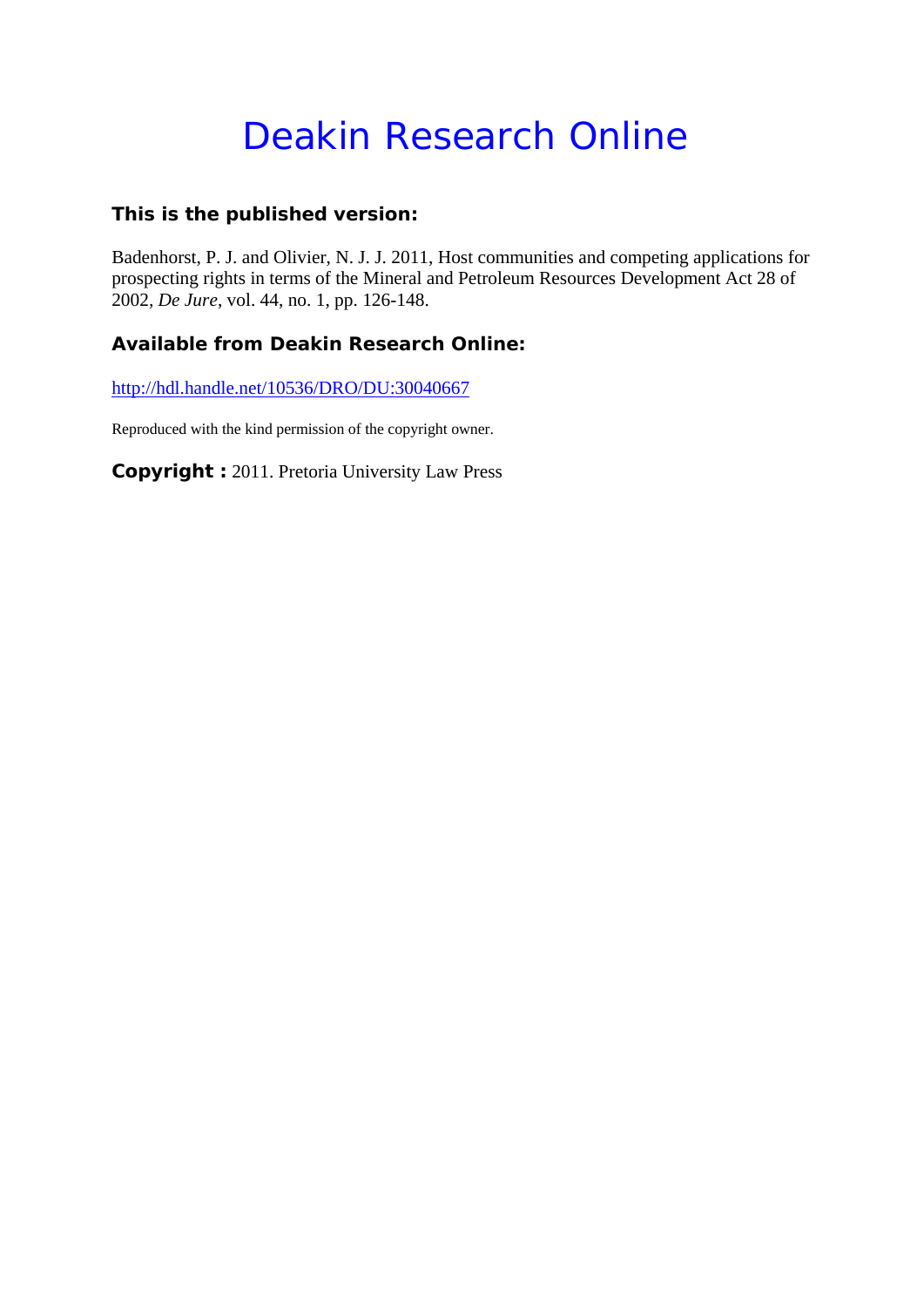# **Host communities and competing applications for prospecting rights in terms of the Mineral and Petroleum Resources Development Act 28 of 2002**

#### **PJ Badenhorst**

BLC LLD LLM LLM Associate Professor of Law, Deakin University Visiting Professor, Nelson Mandela Metropolitan University

#### **NJJ Olivier**

BA MA LLD LLD BA (Hon) B Phil BA (Hons) Professor of Law, University of Pretoria

#### **OPSOMMING**

#### **Gasheer gemeenskappe en mededingende aansoeke vir prospekteerregte ingevolge die "Mineral and Petroleum Resources Development Act" 28 of 2002**

Die verskillende bepalings van die "Mineral and Petroleum Resources Development Act" 28 of 2002 ("die wet") omtrent die toekenning van gewone prospekteerregte of 'n preferente regte om te prospekeer word in hierdie bydrae bespreek. 'n Gewone prospekteerreg word deur die Minister, by aansoek aan 'n applikant, toegeken indien aan die vereistes van artikel 17 van die Wet voldoen word. Artikel 104(1) van die Wet daarenteen maak voorsiening vir die aansoek deur en toekenning van 'n preferente propekteerreg aan 'n tradisionele gemeenskap (soos omskryf in die wet) om op gemeenskapgrond te prospekteer. Hierdie bepalings het die grondslag gevorm van 'n ongeraporteerde beslissing van die Transvaalse Afdeling van die Hooggeregshof in Bengwenyama Minerals (Pty) Ltd v Genorah Resources (Pty) Ltd (39808/2007 (TPD) (18-11-2008) Die beslissing het gehandel het oor die bepaling van regsvoorkeur by mededingende prospekteeraansoeke wat na mekaar ten aansien van die Bengwenyama tradisionele gemeenskapsgrond ingedien is. 'n Poging is in die saak aangewend om ex post facto die een prospekteeraansoek in te klee as 'n aansoek vir 'n preferente prospekteerreg deur die tradisionele gemeneenskap. Daar word geargumeenteer dat die hof se beslissing rakende die verskil en verhouding tussen die twee soorte prospekteerregte en die toepassing van die "first come, first served principle" ingevolge artikel 9(1)(b) Wet juis was. Daar word voorts aangevoer dat die feite van die Bengwenyama Minerals beslissing die tekortkoming van die huidige artikel 104 van die Wet, om die belange van 'n tradisionele gemeenskap te beskerm, aantoon indien iemand anders aansoek doen vir 'n gewone propekteerreg. Daar word ook uitgewys dat die voorgestelde 2008 wysigings van die Wet ook nie ver genoeg strek om deelname in prospektering en benutting van mineraalbronne deur 'n tradisionele gemeenskap te verseker nie. Die slotsom word bereik dat die huidige wetgewing dringend gewysig behoort te word om die belange van tradisionele gemeenskappe te beskerm.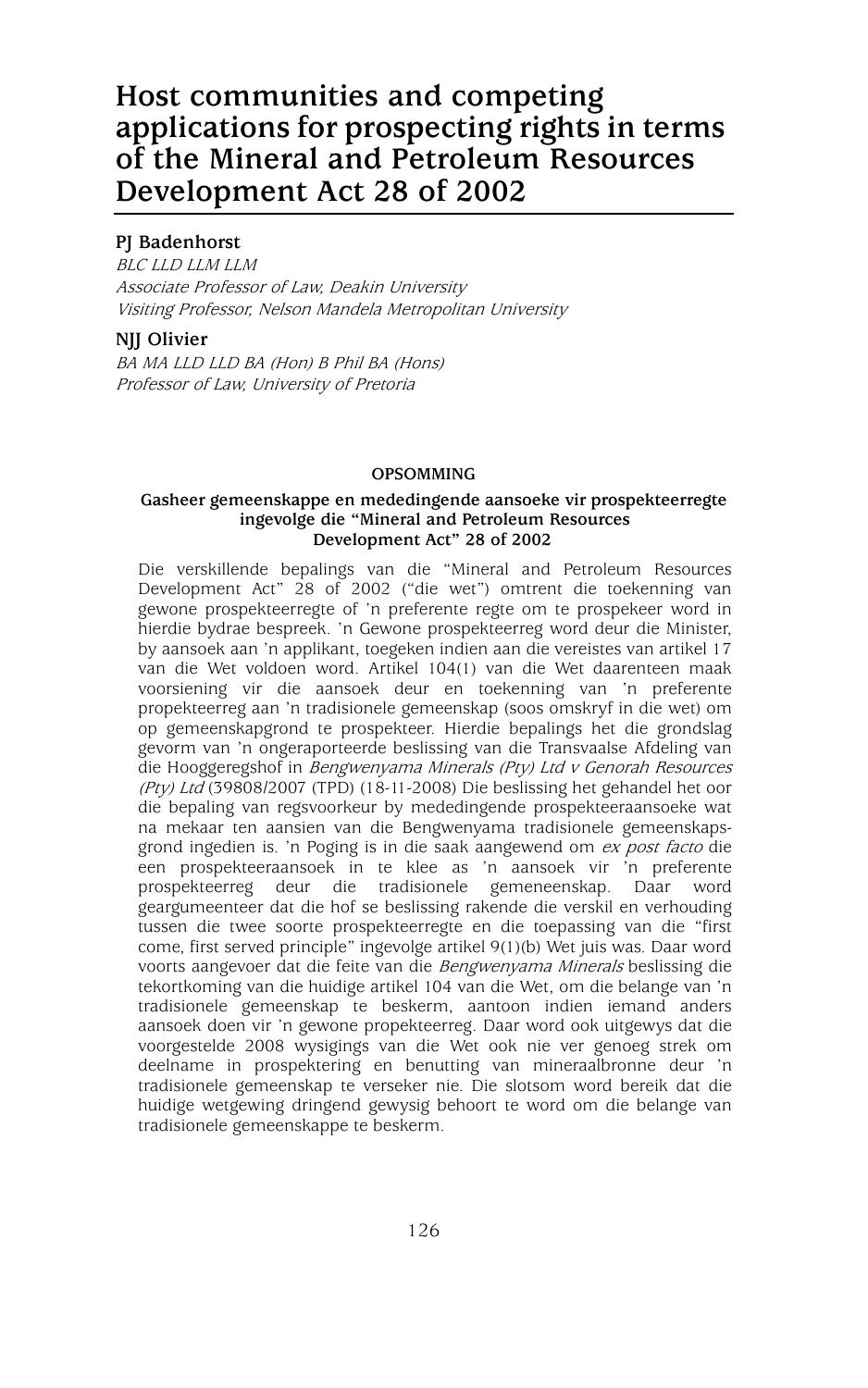She is sitting there and smiling, especially at those who are 'more disadvantaged than others' (staring with rusted pans in their hands from shacks on the riverbanks). The Kliptonian transfer of mineral wealth to the people remains the biggest myth of them all.<sup>1</sup>

# **1 Introduction**

The Mineral and Petroleum Resources Development Act 28 of 2002 (hereafter "MPRDA") has brought about a fundamental shift as regards the nature of rights to minerals (from common law to statutory law rights), the role of the state as (a) custodian of all minerals, (b) converter from old to new order mineral rights, and (c) being responsible for Black Economic Empowerment within the allocation of new order rights, and the granting of prospecting rights, preferential rights<sup>2</sup> to prospect, mining rights and mining permits. In this article, an overview is given of the relevant provisions of the MPRDA in section 2, with a specific focus on prospecting rights and preferential rights to prospect. These provisions formed the basis of the unreported decision of the Transvaal Provincial Division of the High Court of South Africa in Bengwenyama Minerals (Pty) Ltd v Genorah Resources (Pty) Ltd<sup>3</sup> (hereafter "Bengwenyama decision"). The appeal in Bengwenyama Minerals (Pty) Ltd v Genorah Resources (Pty) Ltd (formerly Tropical Paradise 427 (Pty) Ltd) and others (Bengwenyama-ye-Maswazi Royal Council intervening)<sup>4</sup> to the Supreme Court of Appeal failed because the court agreed with the decision and reasoning of the court *a quo*. Since the preparation of this article, the appeal was recently upheld by the Constitutional Court in Bengwenyama Minerals (Pty) Ltd v Genorah Resources (Pty) Ltd.<sup>5</sup> Due to the fact that the decisions of (a) the court  $a$  quo as confirmed by (b) the Supreme Court of Appeal are miles apart from the decision of the Constitutional Court, we are of the opinion that a 'reporting' and discussion of the unreported decision of the court *a quo* is warranted. A separate discussion of the decision in the Constitutional Court will in due course be submitted for publication. Our present discussion will thus mainly focus on the decision of the court *a quo* with brief reference to the decision of the Supreme Court of Appeal.

Section 3 of the article gives an overview of the facts, with specific reference to (subsequent) applications by two companies, their arguments, the manner in which the so-called priority provision in the MPRDA was interpreted by the court, the distinction between preferential rights to prospect and prospecting rights, and the nature of the right awarded to one of the companies. This is followed by a critical discussion of the case (section 4), the relevant provisions of the MPRDA and proposed further amendments to the current statutory framework in

<sup>1</sup> From the sketch of the "Bridge on the river kwaito" in 2002 *Obiter* 250 280.<br>2 The term 'preferent right' is used in the MPRDA. Unless we quote from the The term 'preferent right' is used in the MPRDA. Unless we quote from the

statute or decision, the term 'preferential right' will rather be used.

<sup>3 39808/2007 (</sup>TPD) (Unreported 18-11-2008).

<sup>4 2010 3</sup> All SA 577 (SCA) 29.<br>5 2010 7ACC 26

<sup>2010</sup> ZACC 26.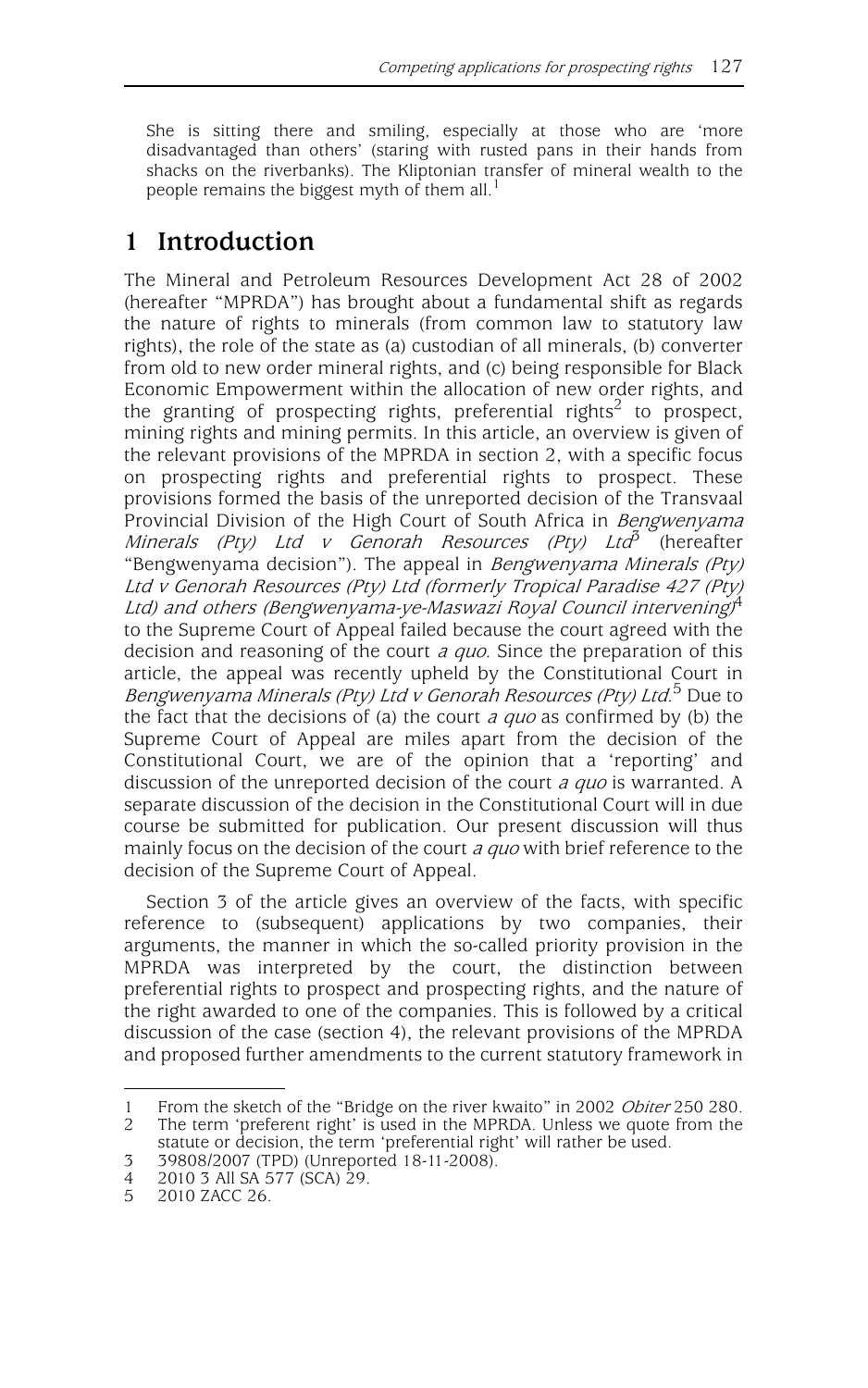order to safeguard the interests of communities occupying communal (traditional) areas (section 5) and the first come, first served principle (section 6). This is followed by the conclusion (section 7).

## **2 The Relevant Provisions of the MPRDA**

The MPRDA provides, amongst others, for the equitable access to the nation's mineral and petroleum resources, as well as the sustainable development thereof. Rights to minerals are statutory rights created in terms of the MPRDA and should be distinguished from mineral rights which existed prior to the introduction of the MPRDA (i.e. common law rights to minerals). $<sup>6</sup>$  These statutory rights to minerals are categorised</sup> into reconnaissance permissions, prospecting rights, permissions to remove minerals, mining rights and mining permits.7 Prospecting rights and mining rights are statutory limited real rights, $8$  whilst the other rights seem to be contractual in nature.<sup>9</sup>

In a mineral law system where rights to minerals are allocated by the state to applicants, allocation of rights may either take place on a first come, first served basis or on the basis of merit. In accordance with the MPRDA, applications for rights to minerals are dealt with on a first come, first served basis.

Section 9(1)(b) of the MPRDA provides for the process that has to be followed in the event that the Regional Manager receives more than one application for a prospecting right, a mining right or a mining permit in respect of the same mineral and land. Applications received on different dates must be dealt with in order of receipt. The processing of applications in order of receipt (the so-called "first come, first served principle") in terms of section 9(1)(b) is, however, subject to the exception that if more than one application in respect of the same mineral and land is received on the same day, such applications must be regarded as having been received at the same time.<sup>10</sup> However, section 9(2) stipulates that when the Minister of Minerals and Energy (hereafter "the Minister") considers applications that were received on the same date by the Regional Manager, the Minister must give preference to applications from historically disadvantaged persons.<sup>11</sup> There is a *lacuna* 

<sup>6</sup> See Badenhorst "Mineral Rights: 'Year Zero' cometh?" 2000 Obiter 119.<br>7 S 3(2)

 $\begin{array}{cc} 7 & S \ 3(2) \\ 8 & S \ 5(1) \end{array}$ 

 $\begin{matrix} 8 & S & 5(1) \\ 9 & \text{Seo} & \text{if} \end{matrix}$ 

See, in general, Badenhorst "Nature of New Order Rights to Minerals: a Rubikian exercise since passing the Mayday Rubicon with a Cubic Circonium" 2005 Obiter 505.

<sup>10</sup> s 9(1)(a).

<sup>11</sup> s 9(2). The category of "historically disadvantaged persons" is defined in s 1 MPRDA and is (a) a person(s) or community disadvantaged by unfair discrimination before the present Constitution took effect; (b) an association of which the majority of its members are historically disadvantaged persons; or (c) a juristic person owned or controlled by historically disadvantaged continued on next page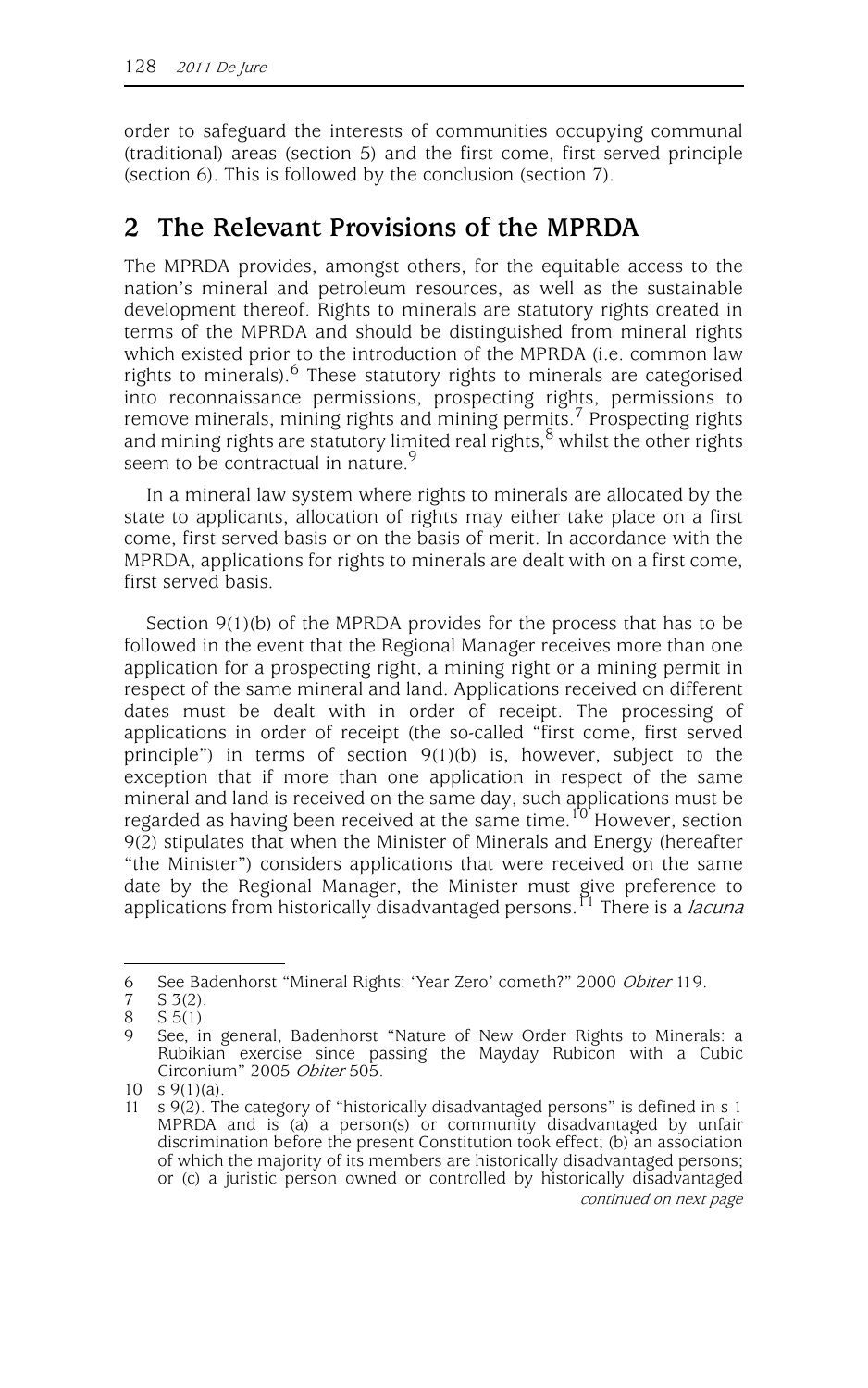in the provisions of section 9, as the section does not determine how applications received on the same day from (a) applicants who all fit in the "historically disadvantaged persons" category, or (b) applicants none of whom fit in the "historically disadvantaged persons" category, must be dealt with.<sup>12</sup> Although section 9 also deals with applications for mining permits or mining rights, the discussion that follows will focus mainly on prospecting rights granted in terms of the MPRDA.

## **2 1 Prospecting Rights**

A prospecting right<sup>13</sup> is a right granted by the Minister if the requirements of section 17(1) are met upon application in terms of section 16 of the MPRDA. These requirements are as follows: (a) the applicant must have access to financial resources and must have the technical ability to conduct the proposed prospecting operation optimally in accordance with the prospecting work programme; (b) the estimated expenditure must be compatible with the proposed prospecting operation and duration of the prospecting work programme; (c) the prospecting must not result in unacceptable pollution, ecological degradation or damage to the environment; (d) the applicant must have the ability to comply with the provisions of the Mine Health and Safety Act 29 of 1996; and (e) the applicant must not be in contravention of any relevant provision of the MPRDA. A prospecting right may be subject to stipulated terms and conditions and is valid for a specified period, which period may not exceed five years.14 The Minister has delegated its power to grant or refuse an application for a prospecting right to the Deputy Director-General of Mineral Development.<sup>15</sup>

<sup>11</sup> persons. The deemed simultaneous receipt of applications by the Regional Manager is therefore tempered by s 9(2) which compels the Minister, when considering applications, to give preference to an application (included in the batch of "simultaneous applications") from an historically disadvantaged person.

<sup>12</sup> Dale et al South African Mineral and Petroleum Law par 112.4. Applications which simultaneously comply with the initial requirements in Western Australia are resolved by resorting to a ballot system (see a 105A(3) of the Mining Act 1978). These so-called 'same time applications' happen if applications are lodged by mail or by courier delivery and two or more applications for the same land are by the same post or courier delivery (Hunt Mining Law in Western Australia (2009) 264). In Hot Holdings v Creasy (unreported WASC FC 27 September 1996 (cited by Hunt 264)) the Western Australian Supreme Court decided that the words "at the same time" do not mean "at precisely the same millisecond".

<sup>13</sup> S 1 of the MPRDA defines "prospecting rights" as follows: "the right to prospect granted in terms of s 17 (1)". (All further references in this article to a "prospecting right" would be to such a prospecting right as applied for in the normal course of events).

<sup>14</sup> S 17(6).

<sup>15</sup> S 103(1) of the MPRDA; Delegation of Powers by the Minister of Minerals and Energy to Officers in the Department of Minerals and Energy of 12 May 2004. As to the delegation of powers in the MPRDA, see Badenhorst and Mostert Mineral and Petroleum Law of South Africa (2004) (Revision service 6) chapter 2.2.5.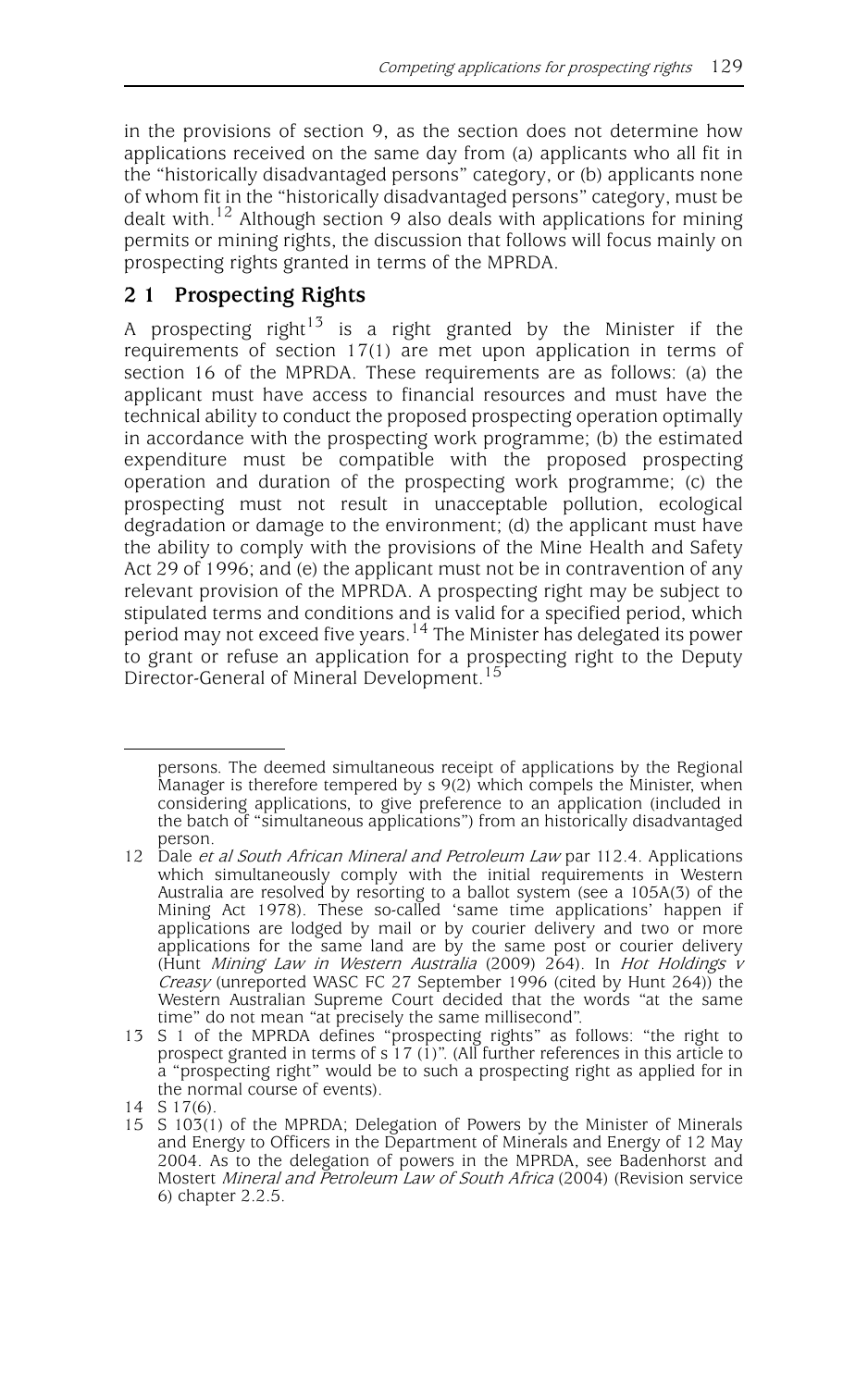## **2 2 Preferential Rights to Prospect or Mine**

Apart from a prospecting right, section 104(1) of the MPRDA also provides for the granting of a "preferent right to prospect or mine". The term "preferent right" is not defined in the MPRDA and its content is unclear.<sup>16</sup> A community may apply for such a preferential prospecting right in respect of land which is registered or is to be registered in its name. A "community" is defined in section 1 of the MPRDA as "a coherent, social group of persons with interests or rights in a particular area of land which the members have or exercise communally in terms of an agreement, custom or law".

Section 104(2) provides that

[t]he Minister must grant such a preferent right if the community can prove that-

(a) the right shall be used to contribute towards the development and the social upliftment of the community concerned;

the community submits a development plan, indicating the manner in which such right is going to be exercised;

(c) the envisaged benefits of the prospecting or mining project will accrue to the community in question; and

(d) the community has access to technical and financial resources to exercise such right.

A preferential prospecting right is valid for five years and can be renewed for another five years.<sup>17</sup> The terms and conditions of the preferential prospecting right are determined by the Minister.<sup>18</sup> A preferential prospecting right may, however, not be granted in respect of land if

another right to minerals has been granted in respect of such land.<sup>19</sup> The power to grant a preferential right prospecting right to a community has been retained by the Minister.

# **3 Bengwenyama Minerals (Pty) Ltd v Genorah Resources (Pty) Ltd<sup>20</sup>**

The *Bengwenyama* decision *inter alia* dealt with competing applications for prospecting rights in terms of the MPRDA. An (unsuccessful) attempt was made by the applicants to ex post facto clothe their application as an application for a preferential prospecting right by the community. The applicants thereby purported to indicate that they acted in the interest of the community. The need to protect the interests of "communities" for

<sup>16</sup> Dale et al par 489.2. (This preferential right to prospect in terms of the s 104 of the MPRDA will hereafter be referred as a preferential prospecting right in contradistinction from an ordinary prospecting right in 2.1 above).

<sup>17</sup> S 104(3)(a).

<sup>18</sup> S 104(3)(b).

<sup>19</sup> S 104(4).

<sup>20 39808/2007 (</sup>TPD) (Unreported 18-11-2008).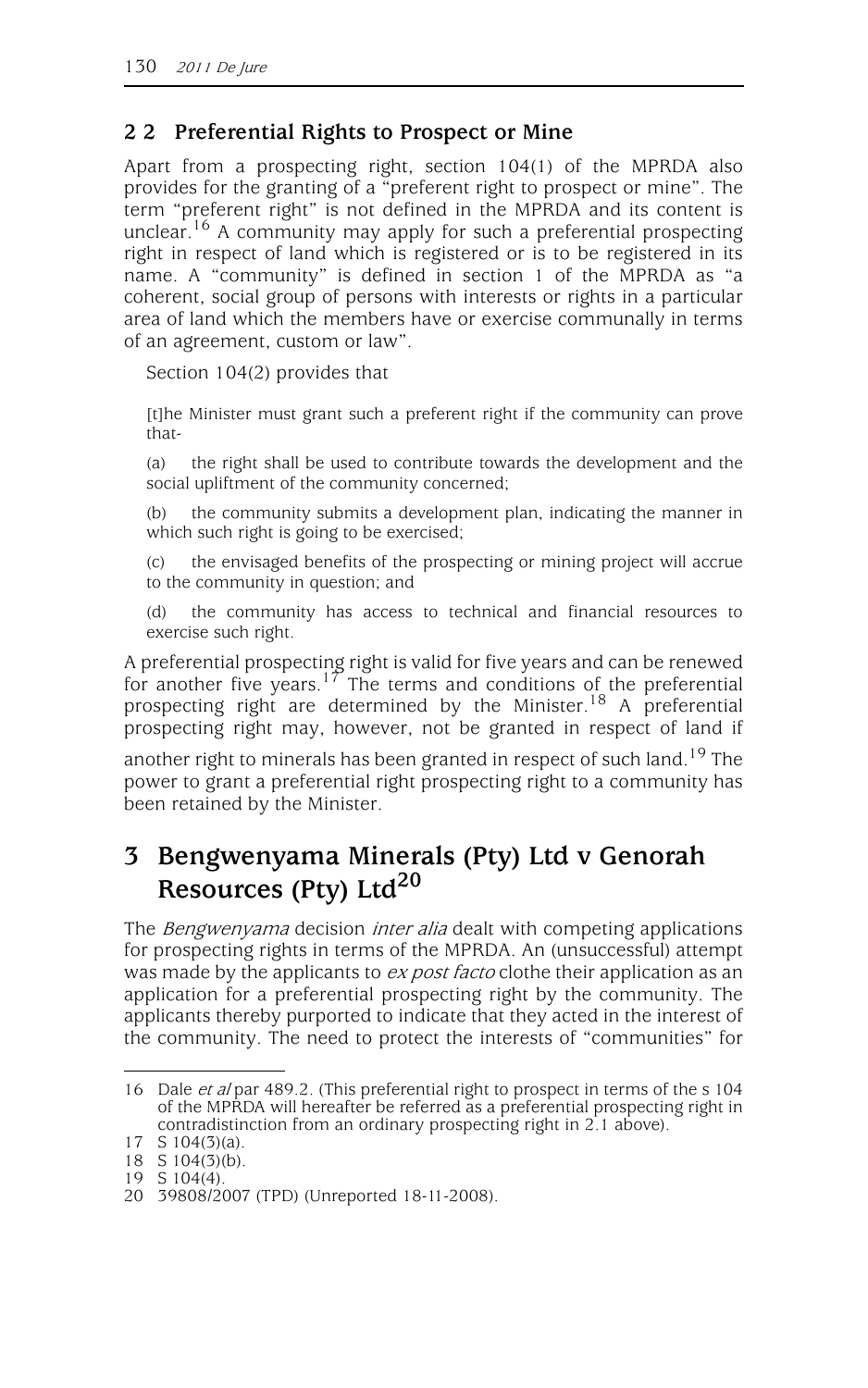purposes of the MPRDA (or so-called "host communities") on mining land has recently been highlighted by Nthai.<sup>21</sup> The court found that the community had submitted an application for a prospecting right (which resulted in the 'first come, first served principle' applying to their application) and not an application for a preferential prospecting right. This case is indicative of the insufficient protection of communities provided for by the MPRDA, notwithstanding the broad-based black economic empowerment (BBBEE) provisions of the MPRDA.<sup>22</sup> If a community is ill-advised to submit an application for a prospecting right (instead of an application for a preferential prospecting right), and that application competes with other applications submitted by noncommunity entities, the special provisions in section 104 of the MPRDA that favour communities do not apply. (The only other BBBEE provision favouring "applications from historically disadvantaged persons" is contained in section 9(2), which was not relevant to the case.)

#### **3 1 The Parties to the Dispute**

The first applicant is Bengwenyama Minerals (Pty) Ltd (hereafter "Bengwenyama Minerals"), a limited liability company. The second applicant is the Bengwenyama-ye-Maswati Tribal Council (hereafter "the Tribal Council") and the third to the fourteenth applicants are the trustees (for the time being) of the Bengwenyama-ye-Maswazi Trust (hereafter "the Trust").

A prospecting right was granted to the first respondent, Genorah Resources (Pty) Ltd (hereafter "Genorah"), in respect of the five farms.<sup>23</sup> The second to the fifth respondents are respectively the Minister, the Director-General of the Department of Minerals and Energy (hereafter "the Department"), the Regional Manager, Limpopo Region and the Deputy Director-General of the Department. The Court granted leave to the Bengwenyama-ye-Maswazi Royal Council (hereafter "the Royal Council") to intervene on behalf of the Bengwenyama-ye-Maswazi community.<sup>24</sup>

## **3 2 The Application for Prospecting Rights by Genorah Resources (Pty) Ltd**

On 8 February 2006, Genorah applied to the Regional Manager for a prospecting right in respect of five adjoining farms (De Kom 252 KT, Eerstegeluk 327 KT, Garatouw 282 KT, Hoepakrantz 291 KT and Nooitverwacht 324 KT in the magisterial district of Sekhukhuneland, Limpopo Province) (hereafter "five farms").<sup>25</sup> The Regional Manager

<sup>21 &</sup>quot;Host communities and mining projects in South Africa: Towards an equitable mineral regulation" 2009 Obiter 120.

<sup>22</sup> See Badenhorst "Saving the pieces of the mineral law system: keeping the baby and the bathwater" 2003 Obiter 46; Badenhorst and Mostert Mineral and Petroleum Law chapter 23.4.

<sup>23</sup> See par 3 2 of this article.

<sup>24</sup> Par 2.

<sup>25</sup> Par 6.3.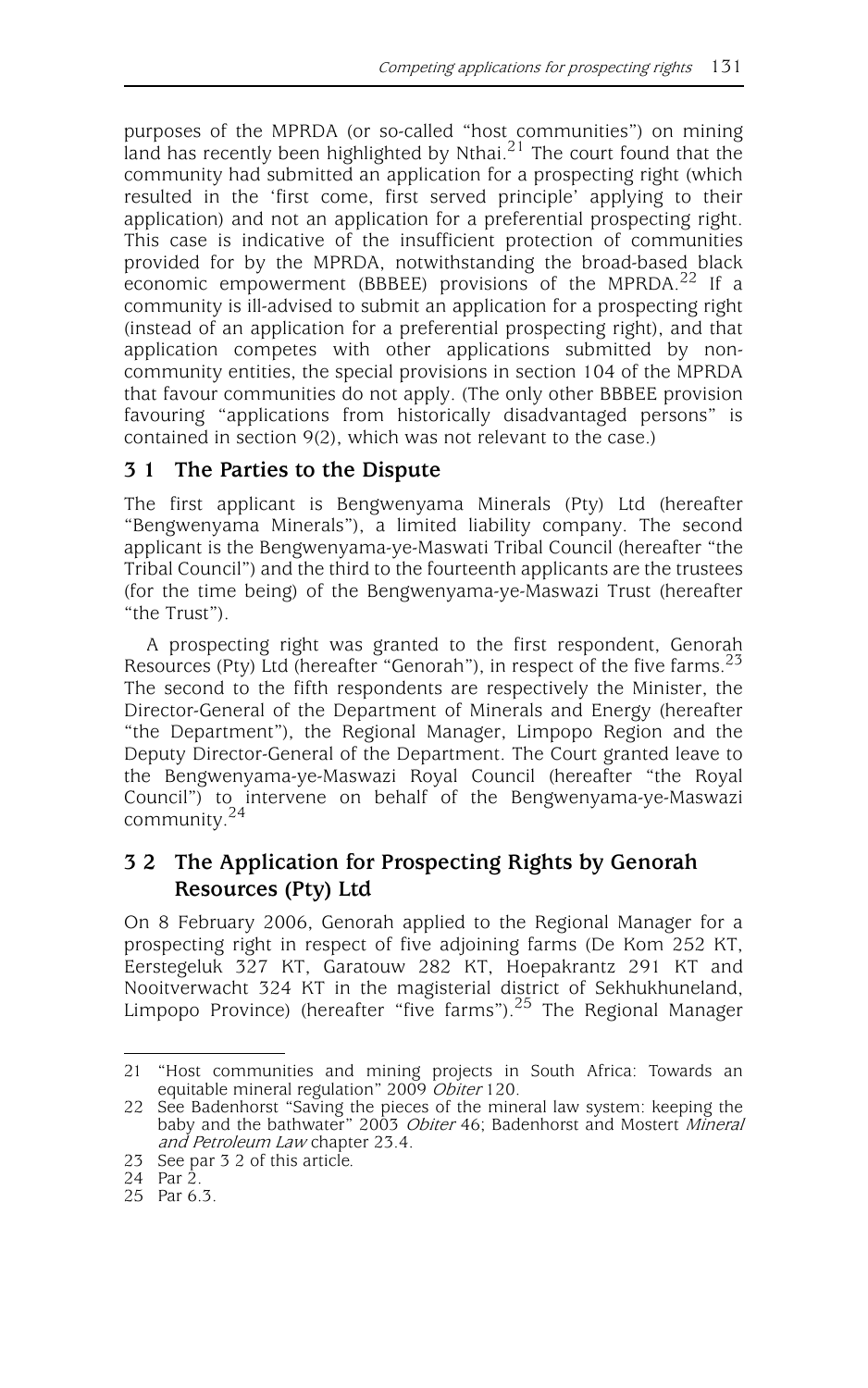informed Genorah on 20 February 2006 that its application was accepted as it complied with section 16(2) of the MPRDA and that six copies of an environmental management plan had to be submitted by not later than 21 April 2006.<sup>26</sup> The Deputy Director-General signed an approval of the granting of the prospecting rights in favour of Genorah on 28 August 2006, and granted a power of attorney to the Regional Manager: Limpopo Region to sign the prospecting right in favour of Genorah in respect of the five farms.<sup>27</sup> The Regional Manager informed Genorah on 8 September 2006 that the Deputy Director-General had approved the granting of the prospecting right and that it had to be notarially executed within a period of sixty days.<sup>28</sup> The Regional Manager attended to the notarial execution of the granting of the prospecting right in respect of the five farms by the Minister to Genorah on 12 September 2006.<sup>29</sup> Genorah furnished financial guarantees in respect of the environmental rehabilitation of the mined areas on 15 September 2006.<sup>30</sup>

The Bengwenyama-ye-Maswazi community has been entitled to occupation of the farm Nooitverwacht for more than a century. The farm Eerstegeluk was still, in terms of Government Notice No. R 9 of the then Lebowa Government, defined to fall within the area of jurisdiction of Roka-Pasha Phokwane Local Government. According to the court, there was, however, a recommendation that these two farms had to be restored to the Bengwenyama-ye-Maswazi community.<sup>31</sup>

#### **3 3 The Subsequent Application for Prospecting Rights by Bengwenyama Minerals**

On 14 July 2006, Bengwenyama Minerals submitted its application for a prospecting right. The application form indicated Bengwenyama Minerals as the applicant for the rights.<sup>32</sup> The Regional Manager informed Bengwenyama Minerals by registered mail on 27 July 2006 that its application for a prospecting right had been accepted in terms of section 16 of the MPRDA. It was also informed that its environmental management plan was to be submitted by not later than 26 September 2006, and that there were five earlier applications with regard to the same minerals and the same land (one of which was the application of Genorah). Bengwenyama Minerals was further informed that its application was to be "processed in accordance with the provisions of Section 9 of the Act", which section deals with the order of processing applications.<sup>33</sup> During December 2006, Bengwenyama Minerals was advised that its application for a prospecting right had been refused.<sup>34</sup>

<sup>26</sup> Par 6.4.

<sup>27</sup> Par 6.8.

<sup>28</sup> Par 6.9.

<sup>29</sup> Par 6.10.

<sup>30</sup> Par 6.12.

<sup>31</sup> Par 6.1. It seems as though this recommendation did not have a bearing on the outcome of the case.

<sup>32</sup> Par 6.6.

<sup>33</sup> Par 6.7.

<sup>34</sup> Par 6.13.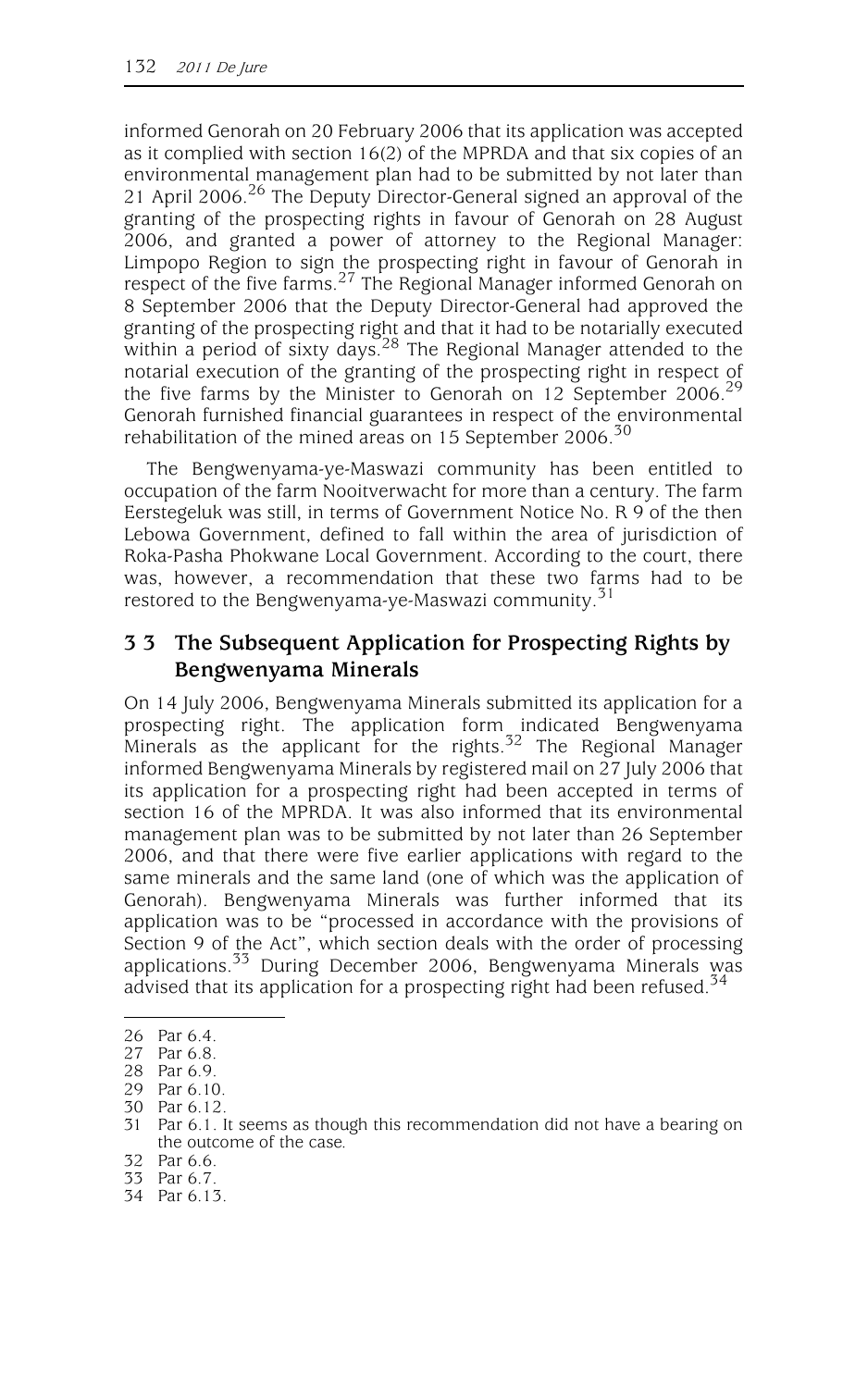The attorney for Bengwenyama Minerals then addressed a letter to the Minister (dated 13 February 2007). In the letter, it was stated that Bengwenyama Minerals applied for a prospecting right in terms of section 16(1) of the MPRDA on 10 May 2006. Dealing with the merits of the competing application (Genorah's application) and relying on section 47 of the MPRDA,<sup>35</sup> Bengwenyama Minerals' attorney urged the Minister to cancel or suspend Genorah's prospecting right.<sup>36</sup> In a letter dated 9 March 2007, Bengwenyama Minerals (a) urged the Minister to uphold its "appeal" (against the award of the prospecting right to Genorah), (b) referred specifically to section 104 of the MPRDA (which provides for applications by communities for a preferential prospecting or mining right), and (c) stated that additional grounds that were relevant to their claim, had come to light.<sup>37</sup>

## **3 4 The Application for Review and Setting Aside of the Award of a Prospecting Right**

An application was made to the court by Bengwenyama Minerals for the review and setting aside of the decision by the Minister in terms of section 17 of the MPRDA to award a prospecting right in respect of the farms Nooitverwacht and Eerstegeluk to Genorah during September 2006. Simultaneously Bengwenyama Minerals applied to the court for a directive that this prospecting right be awarded to it, or, alternatively, that its application for the right be considered. $38$ 

#### **3 5 The Parties' Arguments**

The Tribal Council and the trustees of the trust argued that they represented the Bengwenyama-ye-Maswazi community and, more specifically, that the community had decided to use Bengwenyama Minerals as a vehicle to exercise its mineral rights in terms of the MPRDA. They alleged that the Bengwenyama-ye-Maswazi community would benefit if Bengwenyama Minerals could obtain the prospecting rights. The applicants alleged that the position of Bengwenyama Minerals was different from that of Genorah. They maintained that Genorah had applied for the prospecting rights purely for its own gain. In addition, they argued that the community would be prejudiced if its own application were to be unsuccessful.<sup>39</sup>

The applicants further contended that Bengwenyama Minerals' application was brought in terms of section 104 of the MPRDA and that it was therefore entitled to preferential treatment in terms of the MPRDA. This contention was denied by all the respondents.<sup>40</sup>

40 Par 5.2

<sup>35</sup> S 47 deals with the Minister's power to suspend or cancel rights, permits and permissions.

<sup>36</sup> Par 6.15.

<sup>37</sup> Par 6.16.

<sup>38</sup> Par 1. 39 Par 4.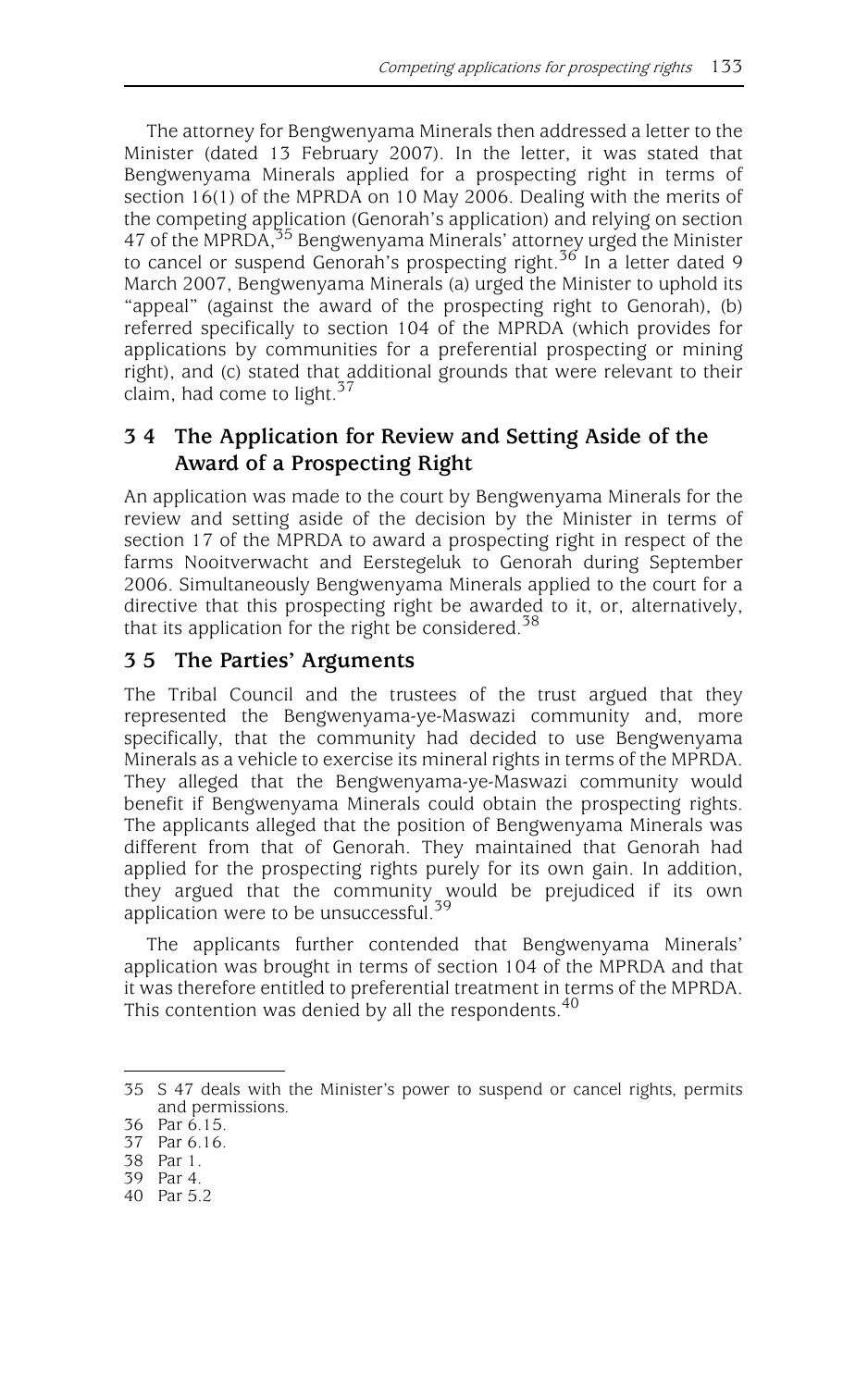The validity of the granting of the prospecting right to Genorah was also attacked on the basis of Genorah's application not complying with the environmental and notice requirements of the MPRDA. $41'$  It was also alleged that Genorah did not comply with the requirements as set out in the MPRDA regarding consultations with the Bengwenyama-ye-Maswazi community.<sup>42</sup>

Genorah alleged that the deponents to Bengwenyama Minerals' founding affidavit and one of their confirmatory affidavits are promoters and directors of Bengwenyama Minerals. As a result, these individuals stand to benefit from the granting of the prospecting right to Bengwenyama Minerals. Their membership of the Tribal Council and community was also challenged by Genorah.<sup>43</sup>

These arguments led Hartzenberg J at the outset to state as follows:

The issues become very intricate because of allegations and counterallegations that it is not really the Bengwenyama community …. that stands to benefit directly from the grant of such rights but only three individuals who were involved in the orchestration of the competing applications for the relevant rights.<sup>44</sup>

It seems as if Hartzenberg J early on sensed that the community was not really involved. Therefore, a preferential community application was, in fact, not before the court.

#### **3 6 The Court's Findings**

Amongst the issues that the court had to consider were the priority dispute between Bengwenyama Minerals and Genorah, and the attack on the validity of the Minister's decision to award a prospecting right to Genorah, and the award itself.<sup>45</sup>

#### **3 6 1 The Priority Dispute Between Bengwenyama Minerals and Genorah**

Bengwenyama Minerals argued that their application was different to the section 16 application of Genorah, in that their section 16 application was in fact a community application which enjoyed the special protection provided by section 104 of the MPRDA.<sup>46</sup> Although not directly related to the decision and the *ratio decidendi* therefore, the court mentioned that the Bengwenyama-ye-Maswazi community satisfied the requirements of the section 1 MPRDA definition of a community and

<sup>41</sup> Par 5.4.

<sup>42</sup> Par 5.3.

<sup>43</sup> Par 4.

<sup>44</sup> Par 4.

<sup>45</sup> The issues between the parties related to amongst others: the authority of the officials who took the decision and awarded the right; the consultation requirements of the MPRDA; the environmental requirements of the MPRDA, and the provisions in the Promotion of Access to Information Act 3 of 2000 regarding the time period applicable to reviews (see par. 5).

<sup>46</sup> Par 7.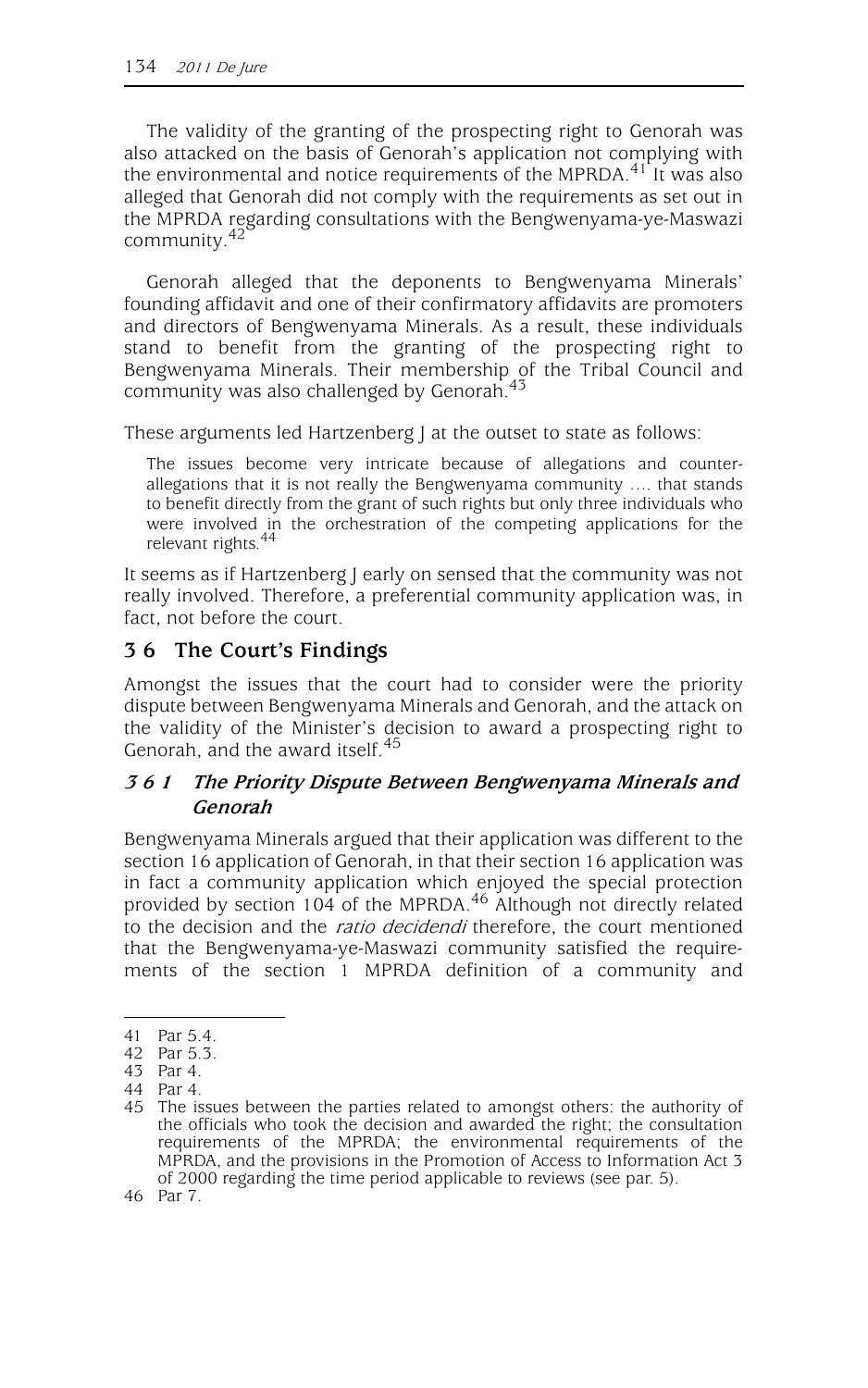consequently that "the community's claim to the right to become owner of the properties and its interest in respect of the possible exploitation of the mineral rights" were undisputed.<sup>47</sup>

#### **3 6 2 The Difference Between Preferential Rights and Prospecting Rights**

The court drew a clear distinction between a section 16 MPRDA application for a prospecting right and a section 104 MPRDA application for a preferential prospecting right, and stated that:

(a) Any person can apply for a prospecting right,  $48$  whilst a preferential prospecting right is only granted to a community.<sup>49</sup>

(b) The application for a prospecting right must be lodged at the office of (and directed to) the Regional Manager, $50$  whilst an application by a community for a preferential prospecting right has to be lodged directly with the Minister.<sup>51</sup>

(c) The requirements for the granting of the respective rights differ<sup>52</sup> For instance:

(i) it is not necessary for the grantee of a prospecting right to show that its operation will contribute towards the development and social upliftment of the community, although it must submit an environmental management plan and indicate compliance with the Mine Health and Safety Act 29 of 1996; $\frac{1}{2}$ 

(ii) it is not necessary for a grantee of a preferential prospecting right to address the impact on the environment or compliance with the Mine Health and Safety Act 29 of 1996, but it must show that its operation will contribute towards the development and social upliftment of the community.<sup>54</sup>

(d) Although both rights can be granted for a maximum period of five years, a prospecting right is renewable once for three years,<sup>55</sup> whilst a preferential prospecting right can be renewed for further periods not exceeding five years;<sup>56</sup>

(e) Unlike a prospecting right, the MPRDA does not provide for a delegation of ministerial powers to grant a preferential prospecting right.<sup>57</sup>

- 50 Paras 8 and 10.
- 51 Paras 9 and 10.

<sup>47</sup> Par 6.2.

<sup>48</sup> Par 8.

<sup>49</sup> Par 9.

<sup>52</sup> The requirements are set out in part 1 above and in paras 8 and 9 of the decision.

<sup>53</sup> Par 10.

<sup>54</sup> Par 10.

<sup>55</sup> Ss 17(6) and 18(4). S 17 deals with the granting and duration of prospecting rights and s 18 deals with the application for renewal of prospecting rights.

<sup>56</sup> S 104(3)(a). In par 9 the court states that the maximum period of renewal is five years ("can be renewed for a further maximum period of five years"). The court did not explicitly pronounce whether s 104(3) provides for successive renewal periods of a maximum of five years each, or only for a renewal or renewals that, in total, do not exceed five years.

<sup>57</sup> Par 10.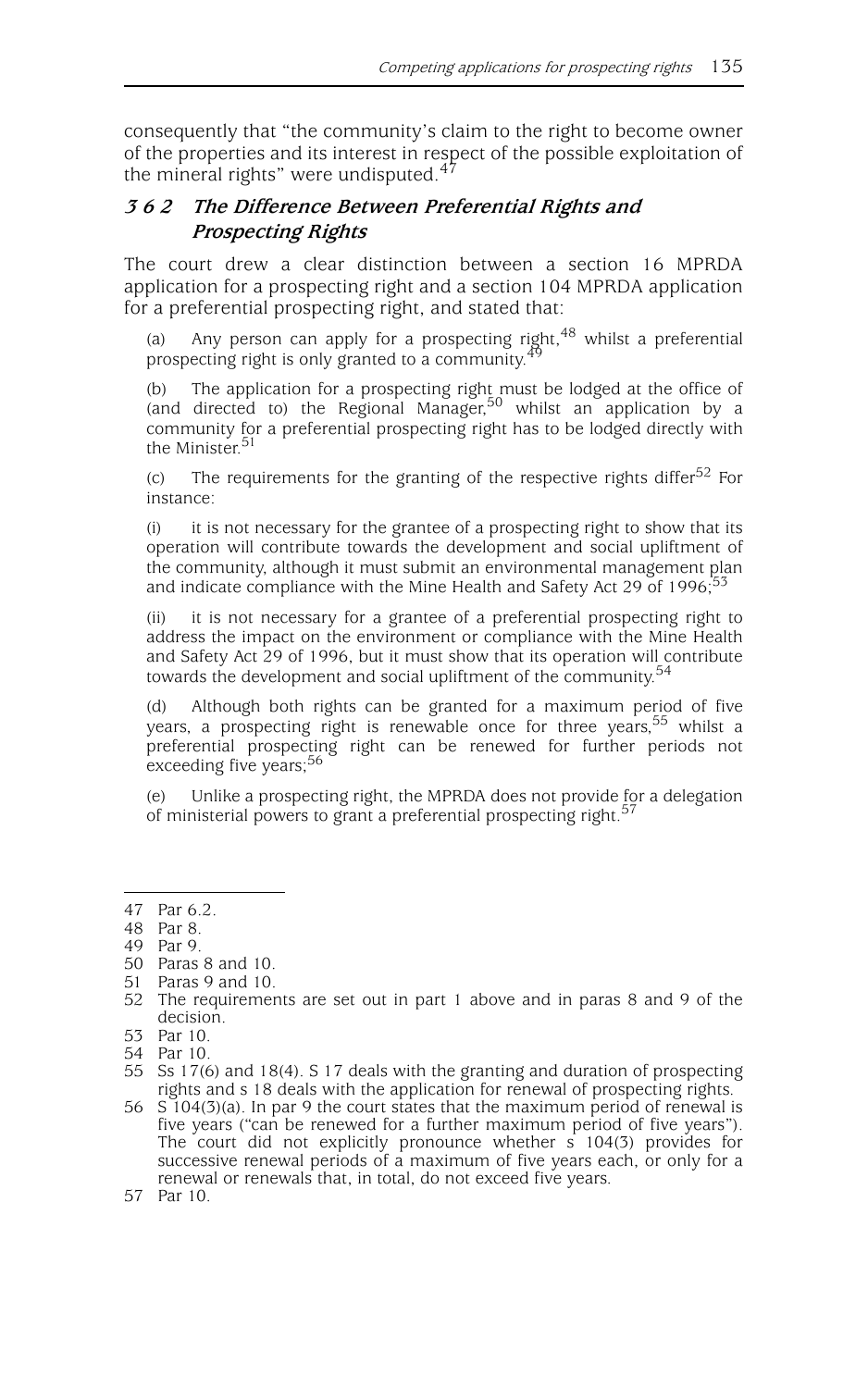This clear distinction between the two forms of application assisted the court in its eventual finding that Bengwenyama's application was not an application for a preferential prospecting right. The distinction drawn forms the crux of the decision by the court *a quo*.

The rationale behind the recognition by the legislature of a preferential prospecting right is stated as follows by the court:

It seems as if the Legislature wanted to give some sort of preference to communities who live on land underlain by minerals, in the sense that if they can arrange for the exploration of the minerals in a way where they can benefit from it, they must be given the right to do so. Where they can persuade the Minister that they will be able to do so, in the not so distant future, section 104 empowers the Minister to protect their right to apply for a prospecting right for a period of time so that they can get their ducks in a row.<sup>58</sup>

The court explained that in the case of a community, section 104 of the MPRDA creates the opportunity to obtain a preferential prospecting right. If a preferential prospecting right is granted, the applications of other would-be applicants may not be considered before (a) the community has had an opportunity to arrange for the necessary financial assistance to prospect and mine for the minerals or (b) until it becomes clear that the community will not or cannot succeed with an application for the granting of a prospecting right.<sup>59</sup> According to the court, the granting of ministerial preference to the community does, however, not exempt the community from eventually submitting an application for a prospecting right and complying with the requirements of section 17(1) of the MPRDA before the community will actually be allowed to prospect. $60$ Hartzenberg J held that:

I do not believe that the Legislature had in mind that communities, exploring the minerals on the land on which they live, were to be exempt from the duty to protect the environment or to mine without complying with the requirements of the Mine Health and Safety Act.<sup>61</sup>

The court found that Bengwenyama Minerals' application was "definitely not an application for a preferential right" to prospect; "[i]t was an outand-out application for a prospecting right".<sup>62</sup> As indicated before, this flows from the court's clear distinction between the two forms of applications. The court reasoned that it was understood by the Department as application for a prospecting right. When Bengwenyama Minerals was asked to submit an environmental management programme (as required by section 16 MPRDA), it did so.<sup>63</sup> The reliance on section 104 was only an "afterthought" to have come to the attention of Bengwenyama Minerals after it had learned that Genorah's section 16

<sup>58</sup> Par 10.

<sup>59</sup> Par 29.

<sup>60</sup> Par 10.

<sup>61</sup> Par 10.

<sup>62</sup> Par 11.

<sup>63</sup> Par 11.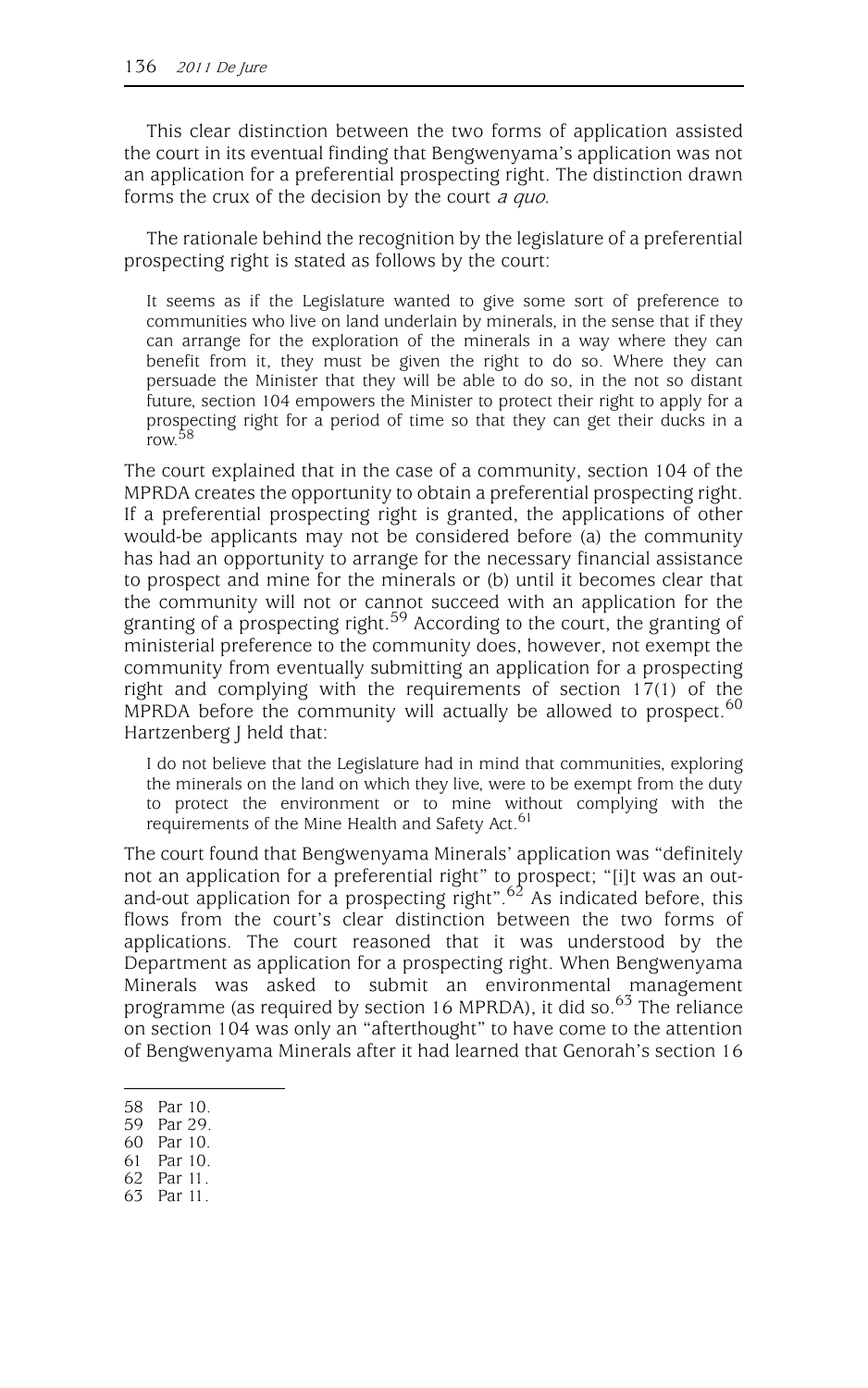MPRDA application for a prospecting right had been granted. $^{64}$  The court accordingly found that Genorah's application preceded Bengwenyama Minerals' application, and that, in terms of section 9 of the MPRDA, Genorah's application had to be dealt with before the application by Bengwenyama Minerals (according to the first come, first served principle).65

In light of the court's finding that the application of Bengwenyama Minerals was not a community application for a preferential prospecting right, the question of intervention by the Royal Council on behalf of the community (to show that neither application was for the benefit of the community) became academic.<sup>66</sup> Hartzenberg J explained that

[i]t makes no difference whether the Kgosi supports the applicant or the first respondent or whether the fact that the Kgosi supports the one side or the other is conclusive of the question of where the support of the community lies. Likewise it is not relevant whether the Tribal Council has become defunct or whether the application to intervene could be brought in the name of the Royal Council without the active support of the Kgosi. It is also not necessary to decide whether the community will be better off if the first applicant mines the minerals and Maphanga and Mhlungu and the trust have an interest in the first applicant or whether the Genorah mines the minerals and Mhpahlele has an interest in Genorah.<sup>67</sup>

#### **3 6 3 The Validity of the Prospecting Right Granted to Genorah**

As part of its attack on the validity of (a) the decision by the Minister to award the prospecting right to Genorah, and (b) the award itself, it was alleged by Bengewenyama Minerals that there was no strict compliance by Genorah with the following sections of the MPRDA:

(a) Section 39 of the MPRDA, in that the environmental management plan was only approved by the Department a number of months after the approval of the application for a prospecting right and Genorah did not pay the necessary moneys on the time prescribed by the MPRDA.<sup>68</sup>

(b) Section 10 of the MPRDA, in that there was no proper notice to, and calling upon, interested and affected parties to submit comments within 30 days. $69$ 

(c) Section  $16(4)$ (b) of the MPRDA, in that there was no proper notification to, and consultation with, the community (as lawful occupier).<sup>7</sup>

At issue was whether strict compliance with the above provisions of the MPRDA is required. According to the court, the question is whether the legislature intended the provisions to be strictly complied with or not. It was suggested that regard must be had to the scope and object of the

<sup>64</sup> Par 11.

<sup>65</sup> Par 11.

<sup>66</sup> Pars 12-13.

<sup>67</sup> Par 13. See also par 49.1.

<sup>68</sup> Pars 27 and 35.

<sup>69</sup> Pars 27 and 37.

<sup>70</sup> Pars 27 and 37.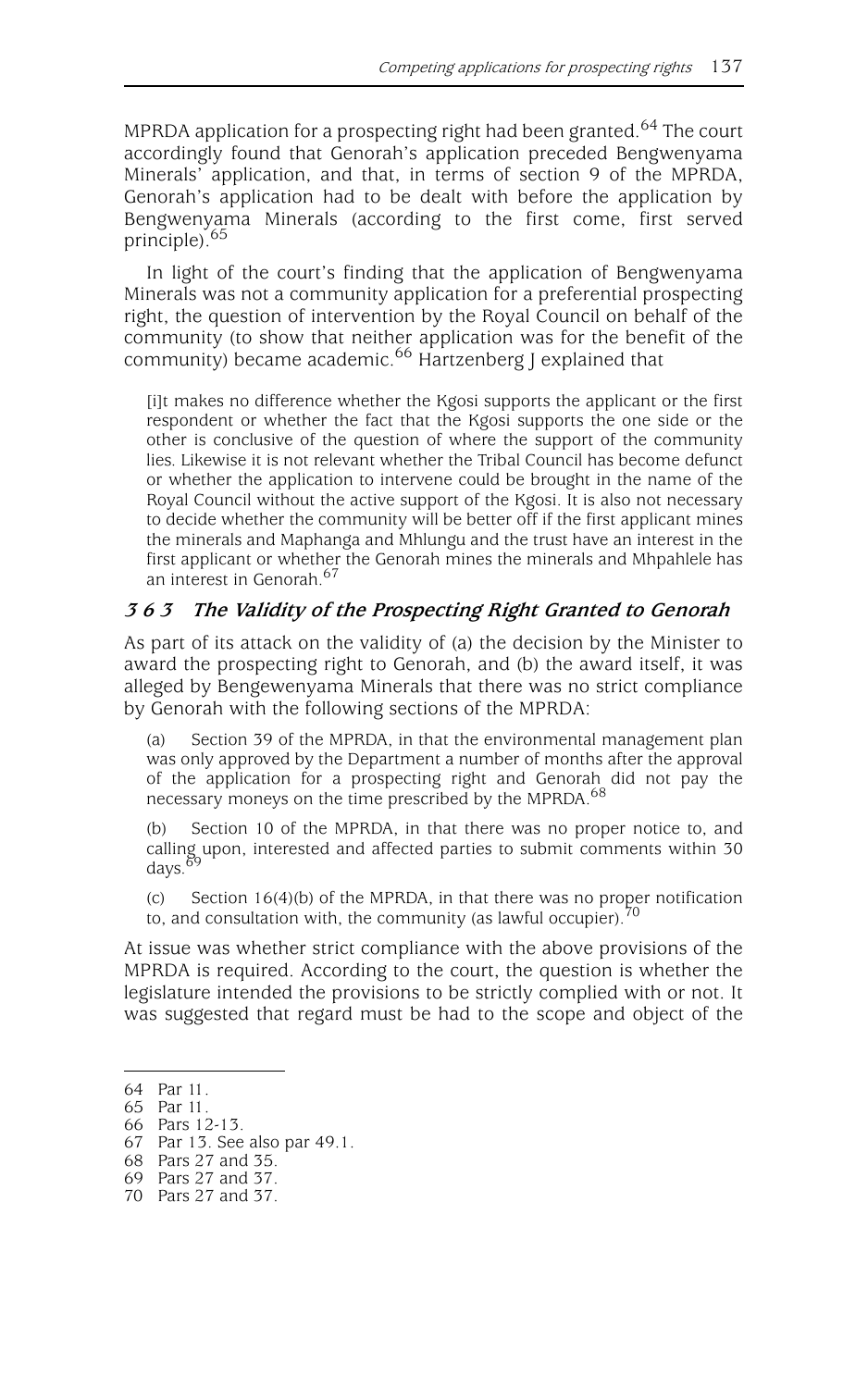MPRDA as a whole. A further enquiry was whether what was done, constituted compliance with the MPRDA.<sup>71</sup>

The court listed the objectives of the MPRDA and stated that the emphasis seemed to be on a system that awards mineral rights to entities that could and would be able to exploit the minerals for the benefit of the nation.<sup>72</sup> The court drew a distinction between actions by the Department that strictly need to be complied with (such as the sequence of applications), and other actions by the Department which are less mandatory (such as adherence to environmental requirements or consultations with interested parties).<sup>73</sup>

Even though the court regarded it as essential that the Department took proper steps to protect the environment<sup>74</sup> as far as possible by requiring an environmental impact assessment and the submission of an environmental management plan,  $75$  it held that the scheme of the MPRDA did not indicate that an environmental management plan, once approved, was cast in stone.<sup>76</sup> The measures related to protection of the environment are not static, because amendments to an environmental management plan are possible before and even after its approval.<sup>77</sup> Insofar as the granting of a prospecting right only becomes effective on the date on which the environmental management plan is approved, the legislature contemplated approval of the environmental management plan after approval of the application.78 According to the court, noncompliance with the provision that the environmental management plan must be approved within 120 days will not automatically invalidate the approval of such plan outside said period. Genorah did submit its environmental management plan timeously and it was, in fact, the Department that approved the plan outside the 120 day period. The late approval by the Department was found not to have invalidated the granting of the prospecting right to Genorah. In addition, the late payment of fees did not vitiate the decision to grant and the granting of the prospecting right.<sup>79</sup>

In the view of the court, notice to interested parties and consultation may not be possible in certain circumstances. Section 105 of the MPRDA contemplates the situation where the landowner or lawful occupier cannot be traced. In such a case, it is unlikely that meaningful consultation can take place. In addition thereto, there may be circumstances where the registered owner is not really the interested

<sup>71</sup> Par 28.

<sup>72</sup> Par 28.

<sup>73</sup> Par 30.

<sup>74</sup> The court's reference to ecology is unfortunate. It would be impossible to "protect the ecology" in the strict sense of the word.

<sup>75</sup> Par 35.

<sup>76</sup> Par 36.

<sup>77</sup> Par 36.

<sup>78</sup> Par 36.

<sup>79</sup> Par 36.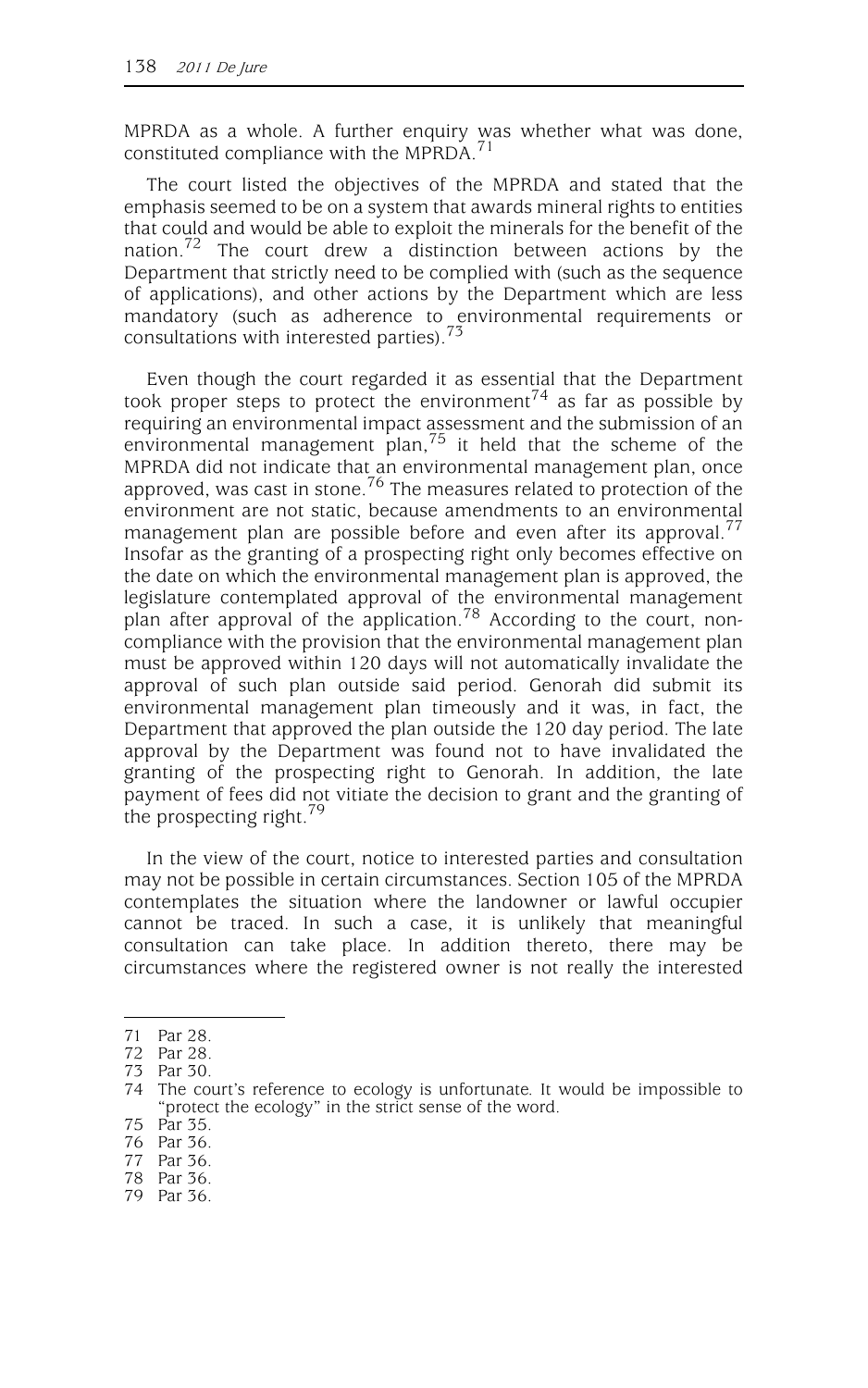party (i.e. when the property had been sold but not yet transferred, or when a community is not yet the registered owner but has a *spes* to become the landowner as a result of a land claim).<sup>80</sup>

According to the court, the provisions of section 16(4) MPRDA are such that, if it is clear that there was communication between the applicant for a prospecting right and the landowner, and the landowner was aware of the applicant's intention to apply for a prospecting right, it is sufficient to constitute compliance with the provisions thereof. The court found that the landowner or occupier does not necessarily have to support the applicant's application.<sup>81</sup>

The court stated that, in respect of the farms Nooitverwacht (which is the property of the community) and Eerstegeluk (which lies within the area of jurisdiction of the Rhoka-Phasha Phokwane Local Government), there was compliance with the section 16(4) community consultation requirement in that the visit by Genorah to kgosi Nkosi and the Ga Phasha Tribal Authority, the community was made aware of Genorah's intention to apply for a prospecting right.<sup>82</sup>

According to the court, section 10 of the MPRDA does not prescribe a hearing simply because the community objected to the application. The court reasoned that section 10(2) provides for a referral to the Regional Mining Development and Environmental Committee in the case of an objection.<sup>83</sup> The object of section 10, according to the court, is to give interested parties notice about pending applications.<sup>84</sup> After examining the conflicting facts,  $85$  the court accepted that the section 10(1) MPRDA (read with regulation 3(3)(b)) notice was received and displayed by the magistrate $\frac{86}{3}$  and that Bengwenyama Minerals was aware of the application.<sup>87</sup> To what extent the community was aware of the different applications is not clear from the judgment. It must, however, be borne in mind that Bengwenyama Minerals purported to have acted on behalf of the community by arguing that its application was a preferential community application.<sup>88</sup>

The court concluded that Genorah, in the ordinary course of events, openly brought its application for a prospecting right, as it was entitled to do. There were a number of other section 16 MPRDA applications, received by the Regional Manager after the one by Genorah. The application for a prospecting right by Bengwenyama Minerals was well down the line. The court held that it did not detect any improper conduct

<sup>80</sup> Par 37.

<sup>81</sup> Par 37.

<sup>82</sup> Par 38. 83 Par 39.

<sup>84</sup> Par 47.

<sup>85</sup> Pars 41-46.

<sup>86</sup> Par 46.

<sup>87</sup> Par 47.

<sup>88</sup> Par 49.1.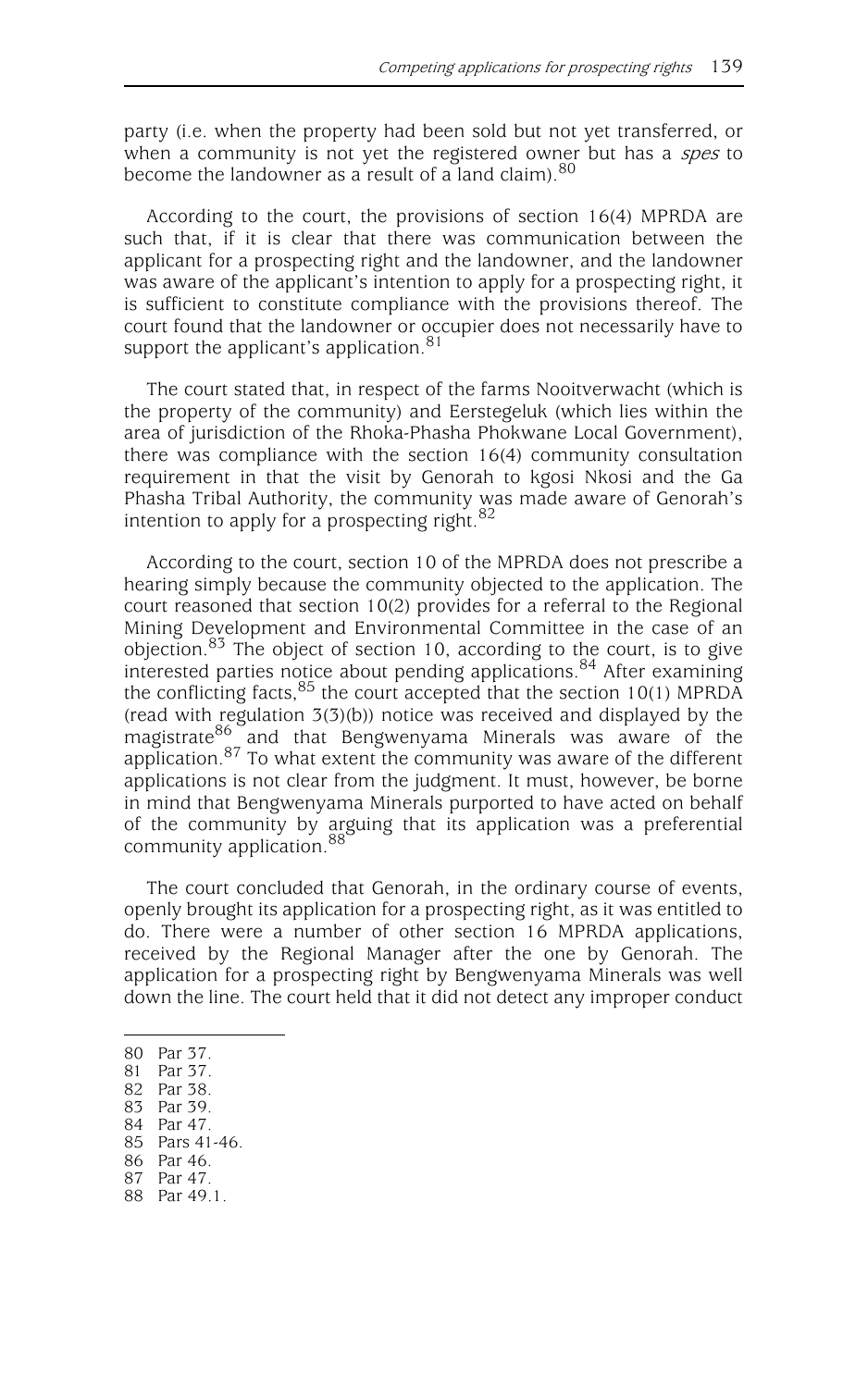by either the Department or by Genorah and was satisfied that the granting of the rights by the Minister to Genorah was regular and that it would be wrong to set it aside.<sup>89</sup> The application was accordingly dismissed by the court.<sup>90</sup>

The Court correctly found that a different outcome to the decision would in any event not have made a difference to the members of the Bengwenyama-ye-Maswati community as such. In the words of Hartzenberg J:

I am far from convinced that the position of individual members will be much different whether the exploitation of the minerals is done by Genorah as supported by Mr. Mphalele or by the first applicant as supported by Mr. Maphanga and Mr. Mhlungu. Individual members are prejudiced by this litigation, in that the actual mining and development are delayed.<sup>91</sup>

## **4 Commentary**

The correctness of the decision by Hartzenberg J cannot be faulted. On appeal to the Supreme Court of Appeal in Bengwenyama Minerals (Pty) Ltd v Genorah Resources (Pty) Ltd (formerly Tropical Paradise 427 (Pty) Ltd) and others (Bengwenyama-ye-Maswazi Royal Council intervening)<sup>62</sup> it was confirmed that the court *a quo* correctly found that Bengwenyama Minerals' application did not constitute a community application for a preferential prospecting right.<sup>93</sup> The facts in this case illustrate the problems in applying section 104 of the MPRDA to a community who wishes to exploit its minerals. This may be due to one or more of the following general reasons, namely:

(a) The fact that a community may not be sufficiently informed and/or prepared to even bring a community application for a preferential prospecting right to the Minister;

(b) The non-existence or dysfunctionality of structures to represent the community (both as regards the lodging of an application and the entity to be consulted);

(c) Time constraints with regard to the creation of effective community structures;

(d) The representation of the community by individuals or groups who are not appropriately mandated or who are not part of the community;

(e) The provision of inappropriate legal and other advice to the community;

(f) The lack of funds on the part of the community;  $94$  and

<sup>89</sup> Par 48.

<sup>90</sup> Par 50.

<sup>91</sup> Par 49.

<sup>92 [2010] 3</sup> All SA 577 (SCA) 29.

<sup>93</sup> Paras 15, 16, 18 and 34.

<sup>94</sup> Par 13.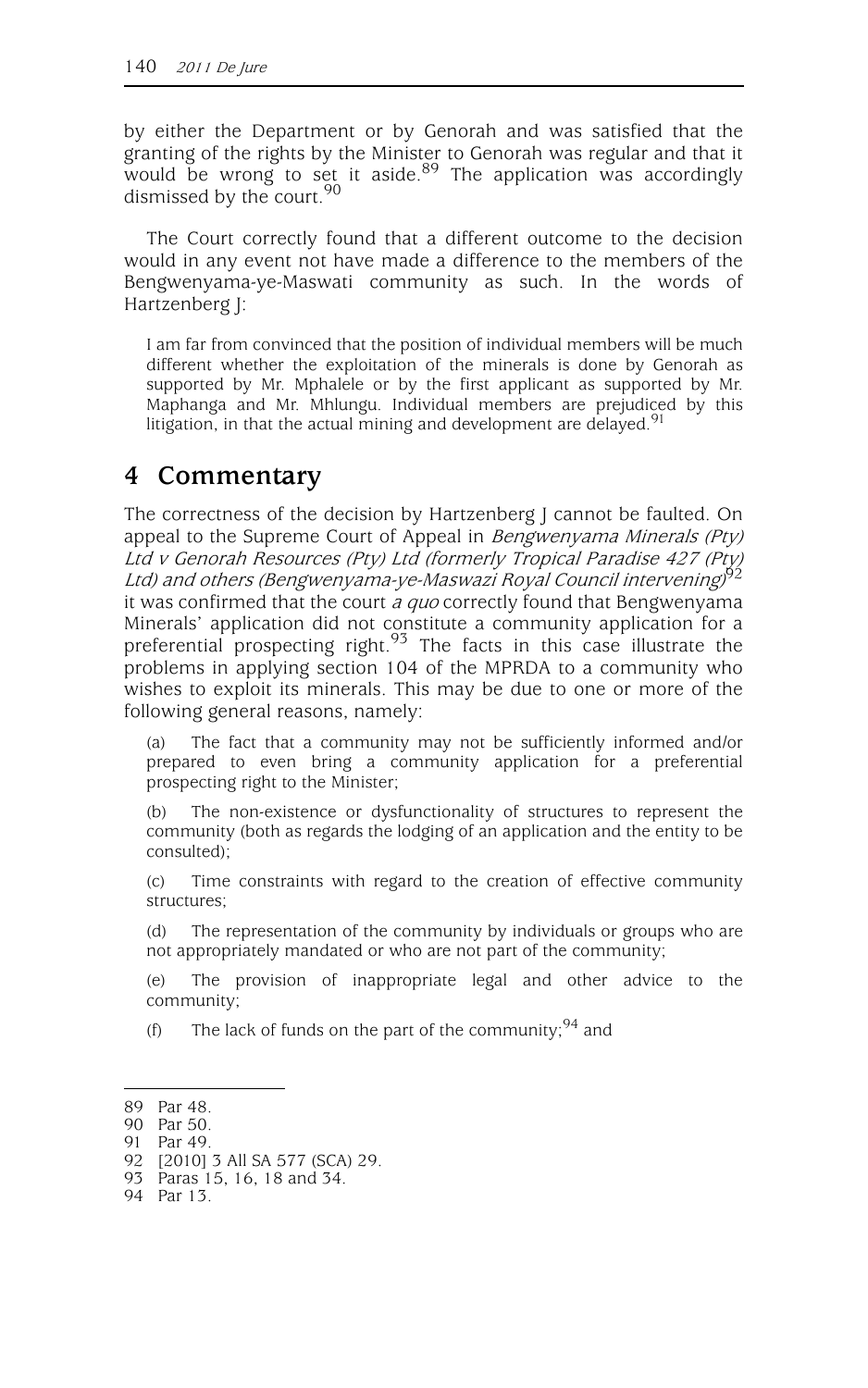(g) The likelihood of the formal section 9(1) MPRDA submission of an application for a prospecting right by an individual applicant or applicants, whilst the community is still in the process of formulating its:

(i) section 104 community application for a preferential prospecting right to prospect or mine, or

(ii) section 9(1)(b) community application for a prospecting right.

The compliance by Genorah with the section 16(4)(b) notification and consultation with the land owner or lawful occupier was deemed by the court to have been sufficient. The MPRDA does not contain a minimum standard for sufficient consultation. The question arises whether the method and minimum content of such consultation, and the range of community governance entities to be consulted, should not be determined by means of subordinate legislation by the Minister. This would facilitate the realisation of the objects of the MPRDA, and specifically section 2(d), to:

substantially and meaningfully expand opportunities for historically disadvantaged persons, including women, to enter the mineral and petroleum industries and to benefit from the exploitation of the nation's mineral and petroleum resources.

The route of acquiring a section 104 community preferential prospecting right will be of no avail to a community if another party has submitted and been awarded a prospecting right. The intention of the legislature with regard to the granting of preferential prospecting rights is presumably to give the community preference if it applies before, or at the same time as, another party for the same right to prospect on the same land (provided it fulfils the requirements of the MPRDA).  $95$  This is unfortunately not stated explicitly in the MPRDA, and should by means of amendment legislation, be clearly indicated.

If the preferential prospecting right has been granted by the Minister, the 'first come, first served principle' contained in section 9(1) may not be applicable if such community subsequently applies for a (follow-up) prospecting right in terms of section 16.<sup>96</sup> In paragraph 10 of the judgement in the Bengwenyama case, the court made it clear that section 104 aims to protect a community's right to apply for a prospecting right for a specified period of time. This gives the community the opportunity to "get their ducks in a row". For a community's subsequent application for a prospecting right, the requirements of section 17(1) of the MPRDA must still be met. In particular, the applicant community has to satisfy the Minister that, amongst others, the prospecting will protect the environment and will comply with the provisions of the Mine Health and Safety Act 29 of 1996. Section 17(1) of the MPRDA does not provide for a less onerous standard of prescribed compliance with environmental and health and safety measures in terms of the MPRDA in the case of a

<sup>95</sup> Dale et al par 489.

<sup>96</sup> Dale *et al* par 489.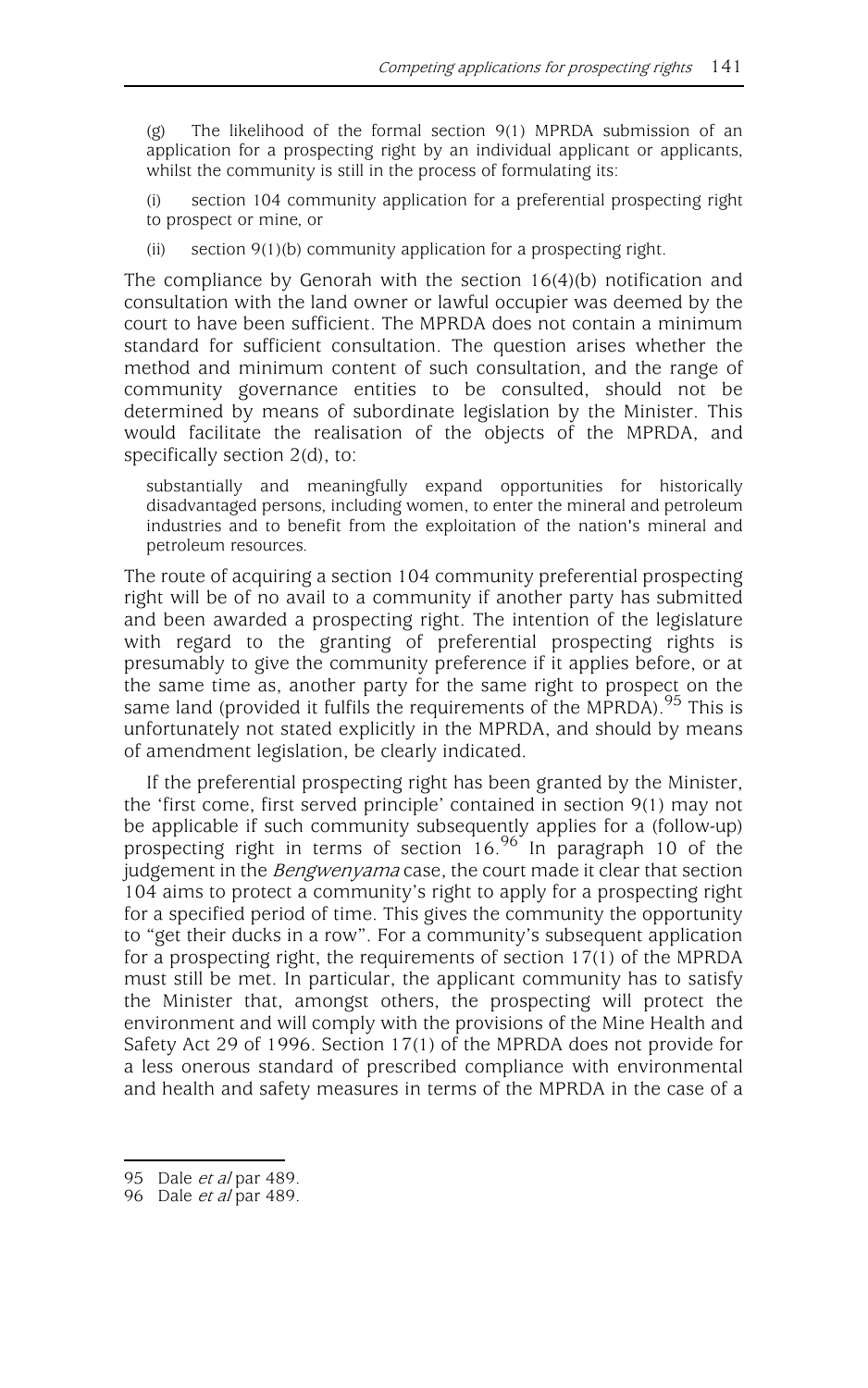community being the applicant or when politically convenient.<sup>97</sup> (Although section 106(1) MPRDA empowers the Minister to exempt any organ of state from the provisions of, among others, section 16, compliance with section 17 cannot be exempted; in addition, an environmental management programme must in all cases be submitted by such an exempted organ of state).<sup>98</sup>

# **5 Proposed Amendments to the MPRDA**

## **5 1 The Mineral and Petroleum Resources Development Amendment Act 49 of 2008**

The Mineral and Petroleum Resources Development Amendment Act 49 of 2008 (hereafter "the Amendment Act") contains a number of important amendments as regards issues pertaining to communities and applications for preferential prospecting rights. The commencement date of the Amendment Act has not yet been promulgated.

A "community" is defined in section 1. According to the Amendment Act, a community is defined as:

a group of historically disadvantaged persons with interest or rights in a particular area of land on which the members have or exercise communal rights in terms of an agreement, custom or law: Provided that, where as a consequence of the provisions of this act, negotiations or consultations with the community is required, the community shall include the members or part

<sup>97</sup> See in general Badenhorst and Du Toit "The Mineral Development Draft Bill, 2000 and the Environment" 2002 Stell LR 22 48-49. A more recent example of the Department treating a mining company in the words of George Orwell as "more equal than others" can be mentioned in passing. The Minister has in terms of s 106(1) MPRDA exempted the state owned African Exploration Mining Finance Corporation from the provisions of applying for a: (a) prospecting right, (b) right to remove minerals, (c) mining right or (d) mining permit (ss 16, 20, 22 and 27 respectively). (GN 1081 Government Gazette 31485 of 2008-10-10). This has led to an outcry by the organised mining industry as being a negation of the principle of equality before the law (Creamer "South Africa's State mining company gazetting law (Creamer "South Africa's State mining company<br>
'concerning'–Chamber" (http://www.miningweekly.com/ari (http://www.miningweekly.com/article/southafricas-state-mining-company-gazetting-concerning-chamber-2008-10-16) (accessed on 2009-11-18)) and withdrawal of the exemption by the department (GN 1081 in GG 34115 of 2011-03-14). The exemption also seems *ultra vires* the powers of the Minister in terms of s 106(1) MPRDA insofar as exemptions of state organs from compliance with application requirements are intended for such organs being involved in building of roads or construction of dams (and purposes related to such activities) but not the mining industry.

<sup>98</sup> S 106(2). See the 2008 Amendment Act which, after commencement, will substitute the current s 106(2) MPRDA with the following: "Despite subsection (1), the organ of state so exempted must submit relevant environmental reports required in terms of Chapter 5 of the National Environmental Management Act, 1998, to obtain an environmental authorisation."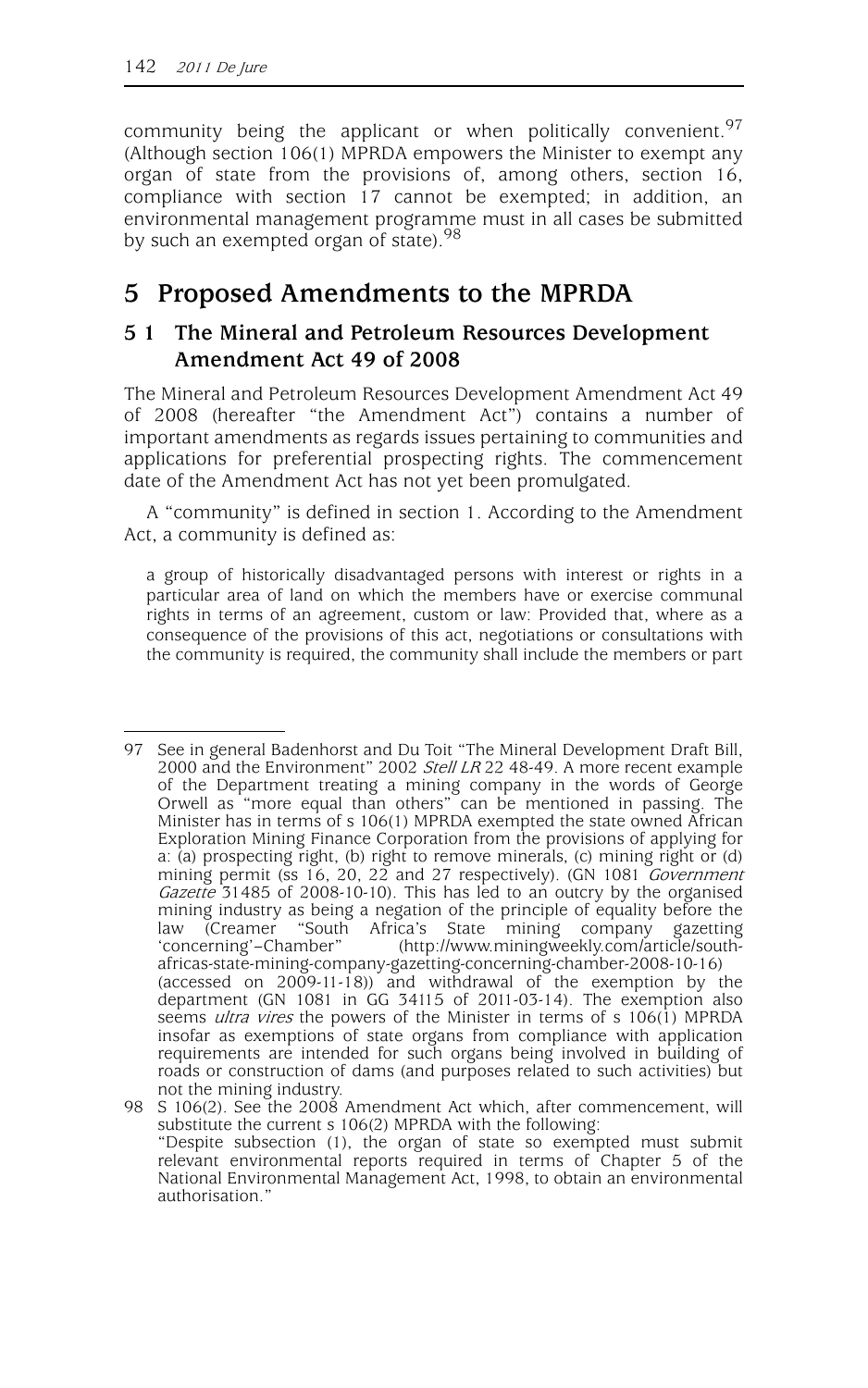of the community directly affect (sic) by mining on land occupied by such members or part of the community.99

The 2008 definition differs from the previous (2002) definition in that the 2002 notion of a "coherent, social group of persons" is replaced in the Amendment Act with the notion of a "group of historically disadvantaged persons". The last-mentioned concept is therefore linked to the definition of a "historically disadvantaged person" in section 1 of the MPRDA (which has, except for (c) juristic person, not been amended). In order for a group of persons to qualify as a community, the requirements of the section 1 definition of a "historically disadvantaged person" will have to be met. These requirements are:

(a) any person, category of persons or community, disadvantaged by unfair discrimination before the Constitution took effect;

 (b) any association, a majority of whose members are persons contemplated in paragraph (a);

 (c) any juristic person other than an association, in which persons contemplated in paragraph (a) own and control a majority of the issued capital or members' interest and are able to control a majority of the members' votes.

Paragraph (c) of the new definition of "juristic person", for purposes of "historically disadvantaged person", states as follows:

'historically disadvantaged persons' - para. (c)

a juristic person, other than an association, which-

is managed and controlled by a person contemplated in paragraph (a) and that the persons collectively or as a group own and control a majority of the issued share capital or members' interest, and are able to control the majority of the members' vote; or

(ii) is a subsidiary, as defined in section 1 (e) of the Companies Act, 1973, as a juristic person who is a historically disadvantaged person by virtue of the provisions of paragraph (c)(i).

In short, only a "group of historically disadvantaged persons" will be able to constitute a "community" for purposes of the (amended) MPRDA. This could mean that juristic persons (like Bengwenyama Minerals) could also qualify as a community if its shareholders and the juristic person are seen as a group. This may result in the exclusion of the true community, or the exclusion of the majority of the members of a community. A further amendment to the legislation should clarify this by determining that a certain minimum percentage of the adult members of a community either support the application, or are members of the juristic person that submits the application.

The proviso to the new definition of a "community" which forms part

<sup>99</sup> The term "community" is amended and defined in s 1 of the Amendment Act.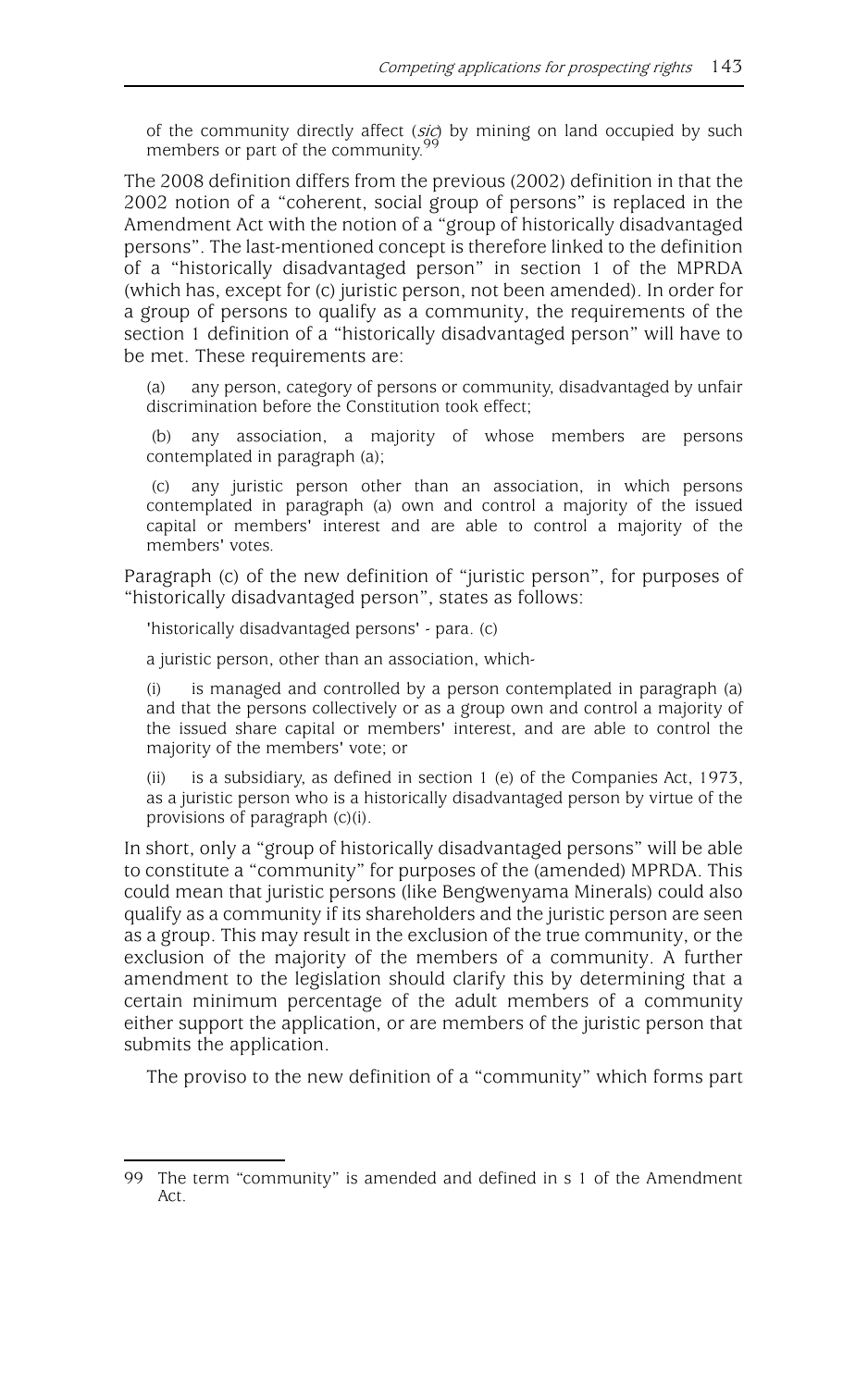of the new (2008) definition,<sup>100</sup> narrows the definition of "community" for purposes of section 1 ("community") and section 16(4)(b) for purposes of section 1 ("community") negotiations or consultations and section 16(4)(b) consultations - to consist only of community members who are occupying land and are directly affected by mining. As a result, the bypassing of such community members during negotiations or consultations, as was the case in the Bengwenyama decision, would be more difficult in future. However, it is suggested that the subordinate legislation envisaged in the 2008 version of section 16(4)(b) should provide a clear framework on how this group of community members is defined. In addition, the rights of other community members not directly affected by the proposed mining operation (as well as of those who do not occupy any part of the land concerned, e.g. where a restitution beneficiary community has resolved not to occupy the restored land and has transferred the exclusive occupation and use to a strategic partner in terms of a business arrangement), need to be addressed by means of an appropriate policy and benefit-sharing arrangement.

## **5 2 Other Legislation Relevant to the Issue at Hand**

A detailed discussion of the role of existing governance structures and the establishment of other governance structures that represent, and act on behalf of, communities such as the Bengwenyama-ye-Maswati community falls beyond the scope of this article. Some of these structures are provided for in the Communal Properties Associations Act 28 of 1996 (hereafter "CPAA") and the Traditional Leadership and Governance Framework Act 41 of 2003 (hereafter "TLGFA").

According to its Long Title, the objective of the CPAA is:

To enable communities to form juristic persons, to be known as communal property associations in order to acquire, hold and manage property on a basis agreed to by members of a community in terms of a written constitution.

Section 8(6) determines that upon the registration of a Communal Property Association (hereafter CPA), the CPA is established as a juristic person, which may acquire rights and incur obligations in its own name in accordance with its registered constitution. In addition, it may acquire and alienate immovable property as well as the real rights attached to it.101

The TLGFA (commencement date 24 September 2004) provides for the establishment of a traditional council by every traditional community recognised by the Premier concerned. "At least a third of a traditional council must be women." $102$  A traditional council must consist of (a)

<sup>100 &</sup>quot;… where as a consequence of the provisions of this act, negotiations or consultations with the community is required, the community shall include the members or part of the community directly affect (sic) by mining on land occupied by such members or part of the community".

<sup>101</sup> S 8(6)(C).

<sup>102</sup> S 3(2)(B).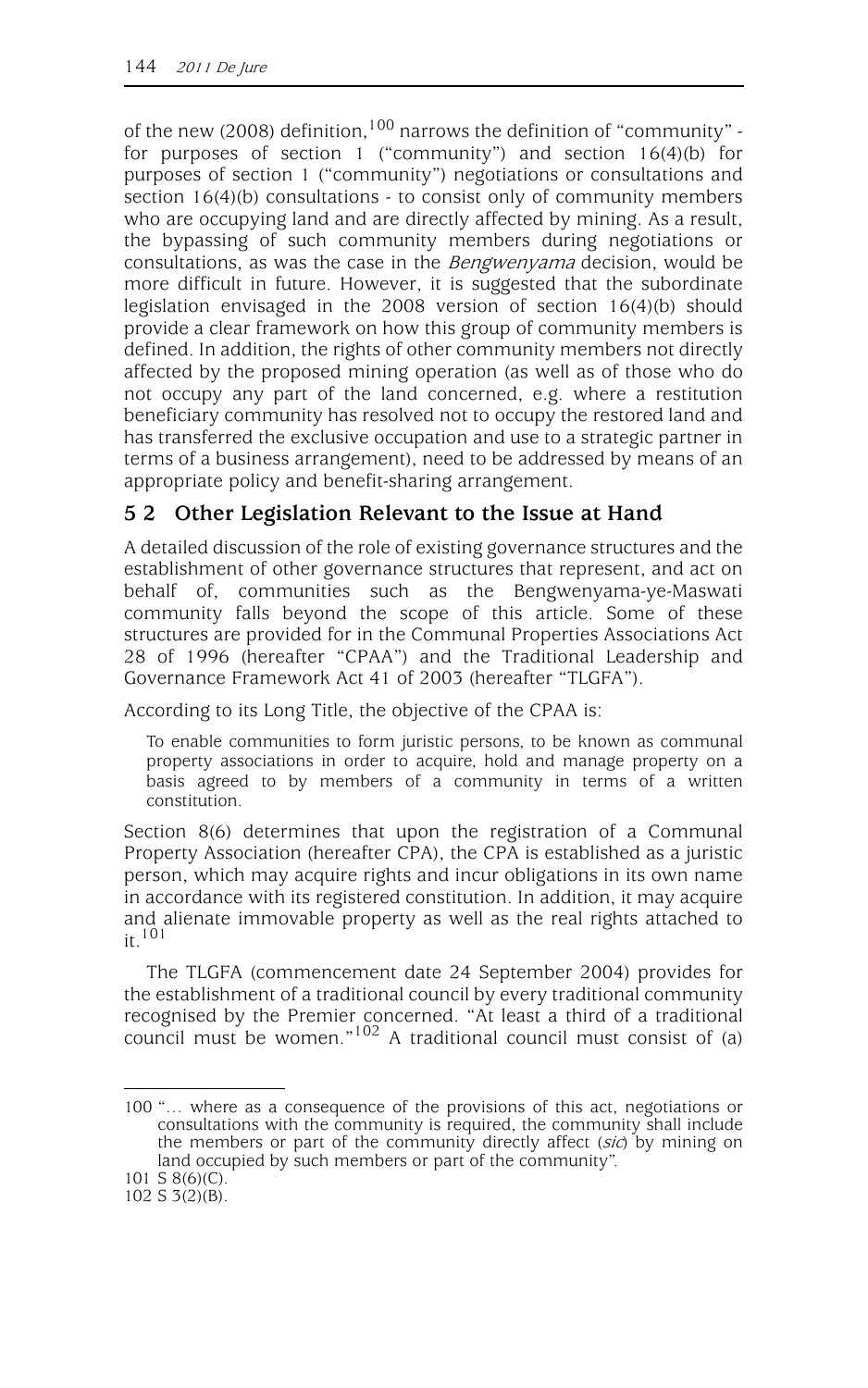traditional leaders and other community members selected by the senior traditional leader in accordance with that community's customs, and (b) other democratically elected members (for a term of five years), who constitute  $40\%$  of the members.<sup>103</sup> A traditional council has a number of prescribed functions,104 amongst others, to perform "the functions conferred by customary law, customs and statutory law consistent with the Constitution."105 Section 20 determines that national government or a provincial government may, through legislative or other measures, provide a framework determining the role for traditional councils in respect of, amongst others, land administration, economic development and the management of natural resources. In addition, the TLGFA also allocates certain community governance functions to the officially recognised kings, queens, senior traditional leaders, headmen and headwomen of every traditional community.<sup>106</sup>

On account of "traditional leadership" being a concurrent functional domain as determined in Schedule 4 (Part A) of the Constitution, the Limpopo Provincial Legislature enacted the Limpopo Traditional Leadership and Institutions Act 6 of 2005 (date of commencement 1 April 2006). This 2005 Limpopo provincial Act provides that organs of state that have allocated functions in terms of section 20 of the TLGFA, must inform the Premier of such allocation, and that the traditional council in question is accountable in general to the Premier, and specifically to the organ of state concerned in respect of functions allocated by such organ of state.<sup>107</sup> Functions related to the development of traditional communities and the community areas are allocated to officially recognised kings, queens, senior traditional leaders, headmen and headwomen.<sup>108</sup>

#### **5 3 Recommendations**

The above brief overview of community governance structures established or recognised by law (namely (a) traditional councils; (b) officially recognised kings, queens, senior traditional leaders, headmen and headwomen; and (c) communal property associations (CPAs)), indicates that there is sufficient precedent in South African law to propose that legislation (primary or subordinate) should provide for the incorporation of one or more of these structures in the list of entities to be consulted for purposes of giving effect to the objective and the substantive provisions of the MPRDA.

Alternatively, a right to negotiate could be created by the legislature in a favour of a community in similar vein as the recognition of the right of native title holders in Australia to negotiate with mining companies when

- 107 S 18(3).
- 108 S 18(1).

<sup>103</sup> S 3(2)(C).

<sup>104</sup> S 4(1).

<sup>105</sup> S 4(1)(L).

<sup>106</sup> S 11 read with ss 19 and 20.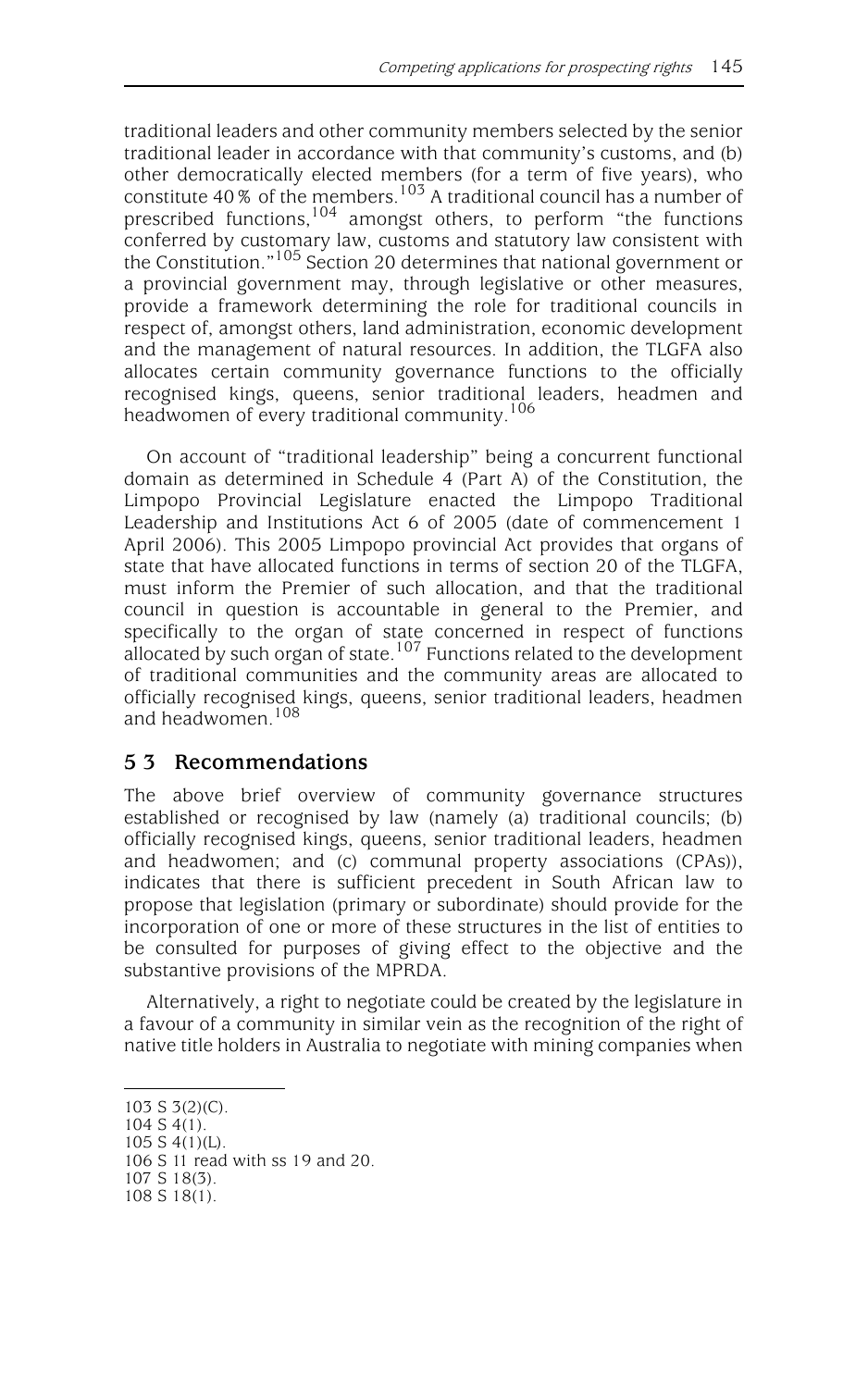a right to mine is created or extended by the state government.<sup>109</sup> In  $\frac{1}{2}$  and  $\frac{1}{2}$  are  $\frac{1}{2}$  are obliged to negotiate in good faith<sup>111</sup> and may resort to arbitration after a period of six months.<sup>112</sup>

The 2008 Amendment Act amended section 104(1) by providing that a

community who wishes to obtain the preferential right to prospect or mine in respect of any mineral and land which is registered or to be registered in the name of the community concerned, must in terms of section 16 or 22 lodge such application to the Minister. $113$ 

An application for a preferential prospecting right (or a preferential right to mine) will have to take place in accordance with the section 16 (and section 22)- application procedures and requirements for a prospecting right (or mining right). It is proposed that section 104(2) needs to be further amended by requiring, in addition to compliance with the section 104 requirements of a preferential prospecting right, compliance with the requirements for the granting and duration of a prospecting right  $114$ or a mining right.<sup>115</sup> This proposed amendment should also provide for the imposition of necessary conditions by the Minister in order to promote the rights and interests of the community if a third party lodges an application for a prospecting right or an application for a mining right relates to land that is occupied by a community. These should include conditions relating to the manner and content of community participation.<sup>116</sup> This proposed amendment would make it possible for the Minister to ensure that the rights and interests of the community are appropriately taken into account prior to and during prospecting or mining.

It is not entirely clear how the 2008 amendments will impact on section 9 of the MPRDA insofar as sections 9(1)(b) and 9(2) will only be amended by the substitution of the words "dates" and "date" for "days" and "day" respectively. It would seem that an application for a preferential prospecting right would not triumph over an application to prospect, which had been submitted at an earlier date in accordance with section 9.

It is proposed that a further amendment to section 9 should be enacted to make provision for the Minister to give priority status to a community application for a preferential prospecting right over an

<sup>109</sup> S 26(1A) of the Native Title Act 1993 (Cth); Butt Land Law (2010) 1020; Gray et al Property Law in New South Wales (2007) 178.

<sup>110</sup> The government is also included as a negotiating party.

<sup>111</sup> S 31(2). Butt 1025.

<sup>112</sup> S 35(1). Butt 1025.

<sup>113</sup> S 74 of the Amendment Act; S 16 and 22 respectively deal with applications for prospecting rights mining rights.

<sup>114</sup> See s 17.

<sup>115</sup> S 74 of the Amendment Act. See s 23.

<sup>116</sup> Ss 13(f) and 19(c) of the Amendment Act respectively.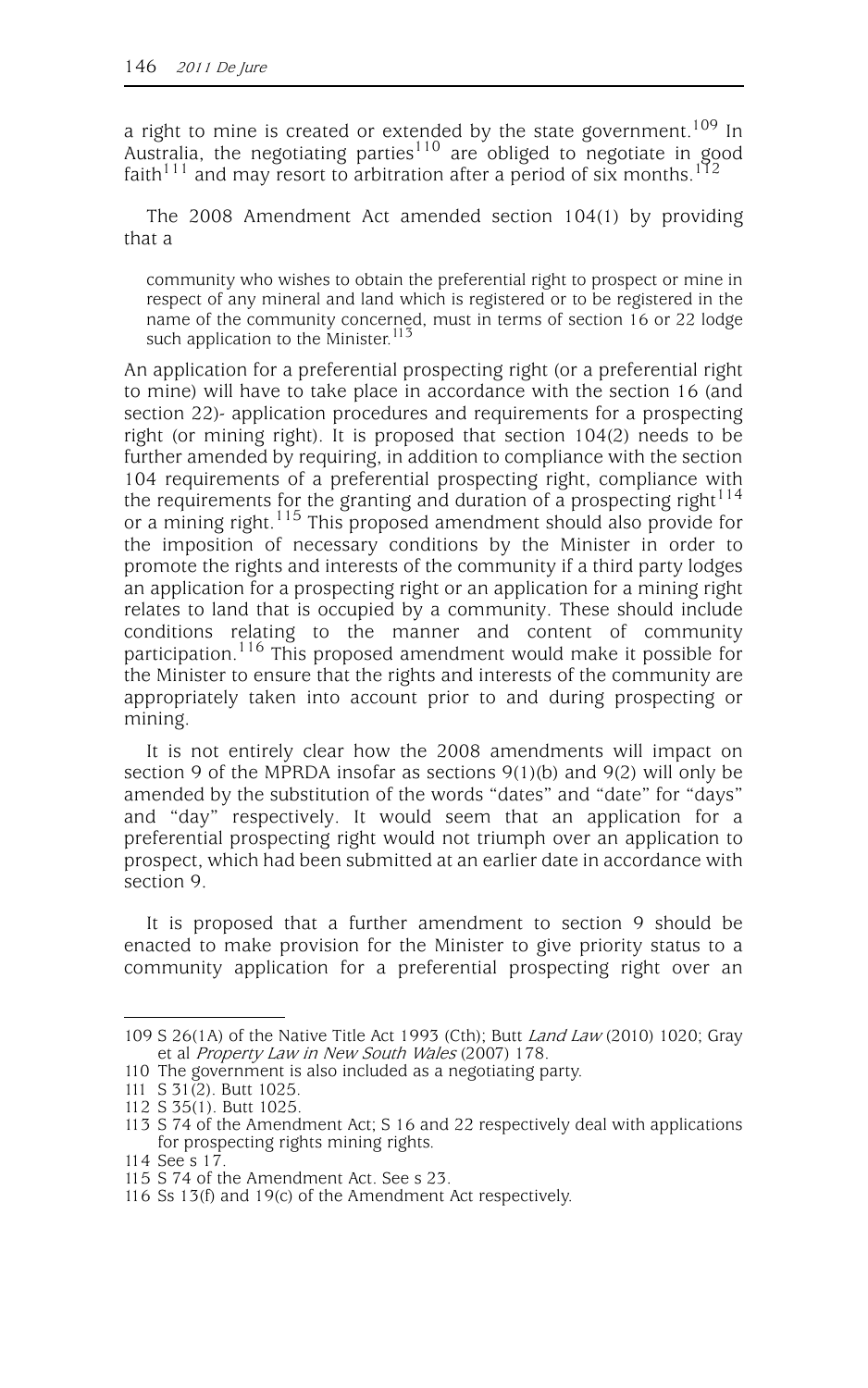application for a prospecting right submitted on an earlier date. It is further proposed that section 9 should also be further amended that to provide that the Minister must give priority status to a community application for a preferential prospecting right over an application for a prospecting right by a third party submitted on an earlier date. In the words of Dale et al: "It has become a matter of style for the Legislature to leave the legal consequences of section 104 to the reader's imagination".<sup>117</sup> As an alternative, consideration should be given to the introduction of a reconceptualised approach to ensure community participation, involvement, co-ownership of the prospecting or mining enterprise and sustainable benefits by the replacement of section 104 MPRDA and the relevant parts of section 9 MPRDA with a new provision. This proposed provision should, among others, compel any applicant (whether linked to the community or a third party) to follow a prescribed procedure as regards community consultation and participation with the view on attempting, in a *bona fide* manner, to establish a joint venture or a form of co-ownership in the enterprise concerned, failing which agreements that would ensure employment opportunities and significant substantial benefits to the community as a whole must be concluded as a precondition of the consideration of a section 16 or 22 MPRDA application. In addition, the divergent approaches regarding entities receiving section 16 and section 104 applications (the Regional Manager and the Minister respectively) should be reconsidered, especially as the 2008 version of section 104(2) imposes a number of stringent conditions on such section 104 applications.

# **6 Concluding Remarks**

The relationship and distinction between a prospecting right (granted in terms of section 17 MPRDA) and a preferential prospecting right (in terms of section 104 MPRDA) are correctly analysed by the court in the Bengwenyama case. The application of the first come, first served principle in terms of section 9(1)(b) MPRDA to more than one application received on different days is also clearly illustrated in the decision. The 2008 amendments to section 104 will have the effect of reducing the Court's distinction between an application for a prospecting right and an application for a preferential right to prospect.

At present (prior to the commencement of the 2008 Amendment Act), a community who lives on land underlain by minerals and who wants to apply for a prospecting right, but who may not yet have their "ducks in a row", may make use of the procedure provided for in section 104 MPRDA in order to obtain a preferential prospecting right from the Minister. Such a preferential prospecting right will create a situation where the applications of other would-be applicants for prospecting rights may not be considered before (a) the community has had an opportunity to arrange for the necessary financial assistance to prospect

<sup>117</sup> South African Mineral and Petroleum Law par 489.